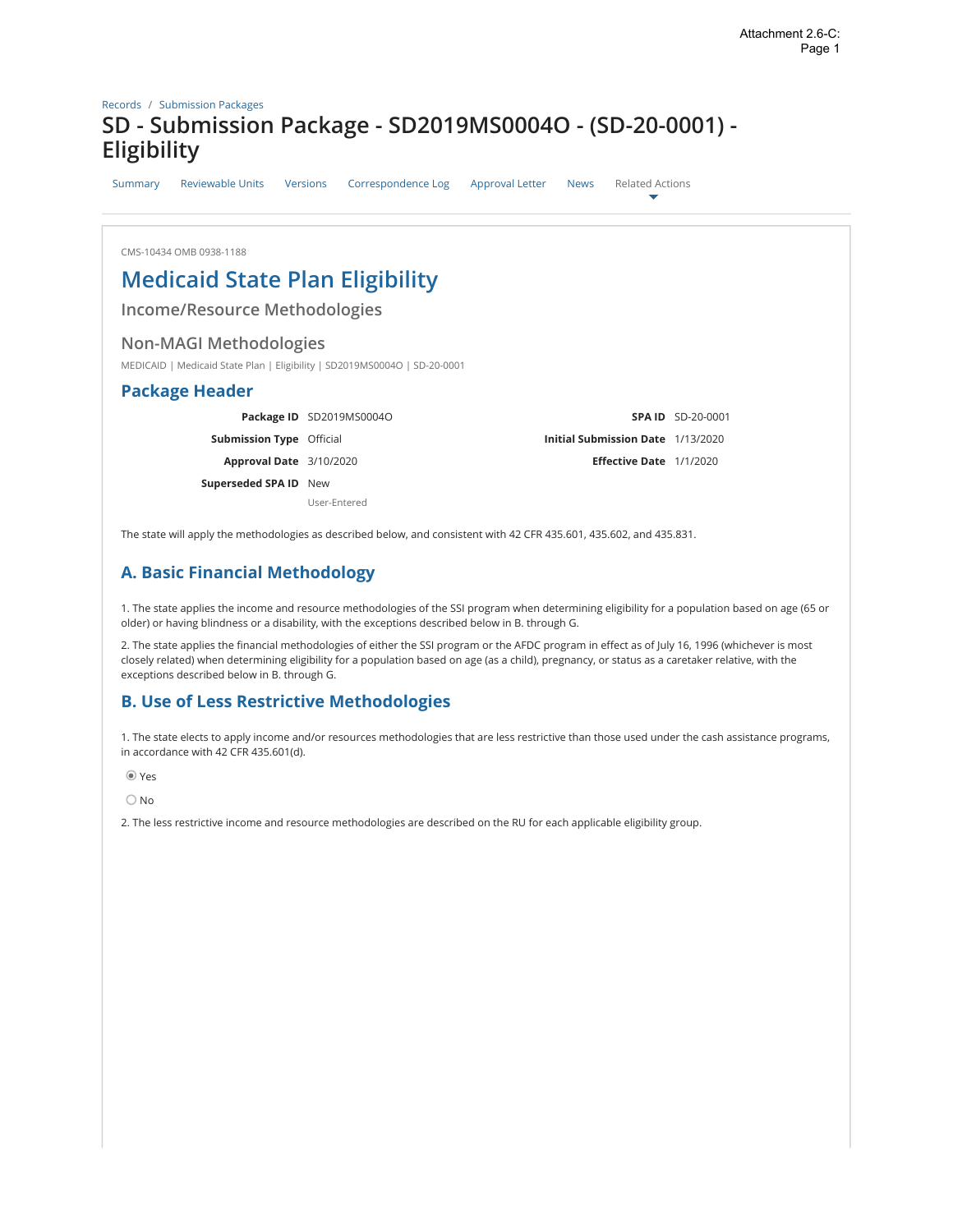MEDICAID | Medicaid State Plan | Eligibility | SD2019MS0004O | SD-20-0001

#### Package Header

|                                 | Package ID SD2019MS0004O |                                   | <b>SPA ID SD-20-0001</b> |
|---------------------------------|--------------------------|-----------------------------------|--------------------------|
| <b>Submission Type Official</b> |                          | Initial Submission Date 1/13/2020 |                          |
| Approval Date 3/10/2020         |                          | <b>Effective Date</b> 1/1/2020    |                          |
| Superseded SPA ID New           |                          |                                   |                          |
|                                 | User-Entered             |                                   |                          |

### C. Financial Responsibility of Relatives

1. In determining financial eligibility for an individual, the state does not include income and resources from anyone other than the individual's spouse, and for individuals under age 21 or who have blindness or disability, the individual's parent.

> a.The state includes the income and resources of a spouse or parent only when they are living with the individual in the same household, except as follows:

> > i. In the case of spouses who are age 65 or older or who have blindness or disability and who share the same room in a Medicaid institution, the state:

> > > (1) Considers these couples either as living together or as living separately for the purpose of counting income and resources, whichever is more advantageous to the couple.

> > > $\bigcirc$  (2) Considers these couples as living separately for the purpose of counting income and resources.

ii. Where applicable, the state determines income and resource eligibility consistent with the spousal impoverishment rules of section 1924 of the Act, as described in the Resource Assessment and Eligibility reviewable unit.

b. In the case of individuals under age 21 for whom AFDC is the most closely related cash assistance program, the income and resources of parents and spouses are included only if the individual would have been considered a dependent under the state's approved AFDC state plan in effect as of July 16, 1996.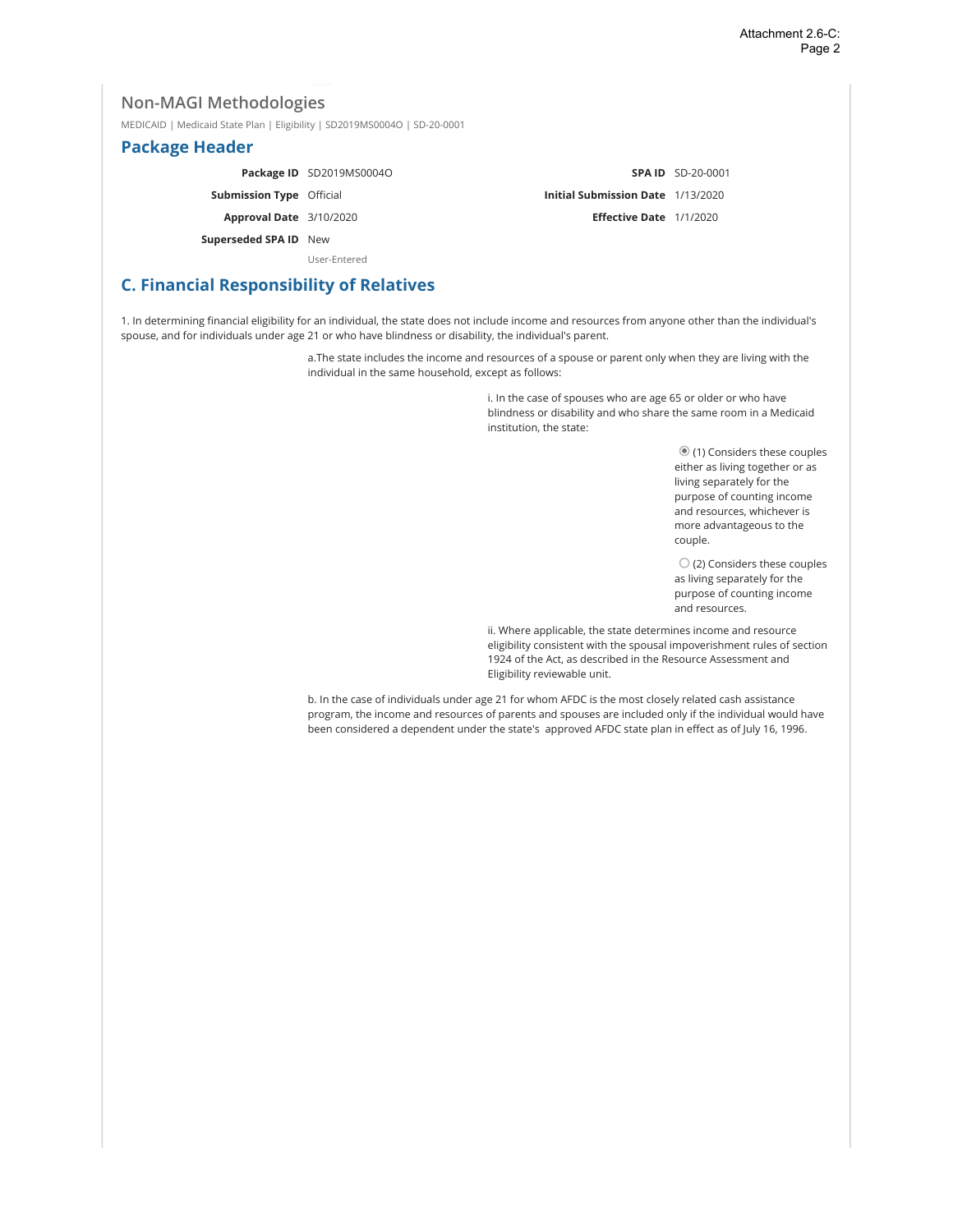MEDICAID | Medicaid State Plan | Eligibility | SD2019MS0004O | SD-20-0001

#### Package Header

|                                 | Package ID SD2019MS0004O |                                          | <b>SPA ID SD-20-0001</b> |
|---------------------------------|--------------------------|------------------------------------------|--------------------------|
| <b>Submission Type Official</b> |                          | <b>Initial Submission Date 1/13/2020</b> |                          |
| Approval Date 3/10/2020         |                          | Effective Date 1/1/2020                  |                          |
| Superseded SPA ID New           |                          |                                          |                          |
|                                 | User-Entered             |                                          |                          |

### D. Family Size

1. The family size of an individual for whom the SSI income and resource methodologies are used (as described in section A) includes the persons identified below:

a. The individual applying, or

b. If the individual lives together with his or her spouse, the individual applying and the spouse, or

c. If the individual lives together with his or her parent(s) and the individual is under 21 or has blindness or a disability, the individual applying and the parent(s).

2. The family size of an individual for whom the AFDC income and resource methodologies are used (as described in section A.), includes the persons who would have been included in the family under the state's July 16, 1996 AFDC state plan, except where the state has elected to use the MAGI-like methodologies (as described in section E).

3. The state defines family size for one or more of the following FPL eligibility groups to include others beyond those identified in D.1. and D.2.

Yes

No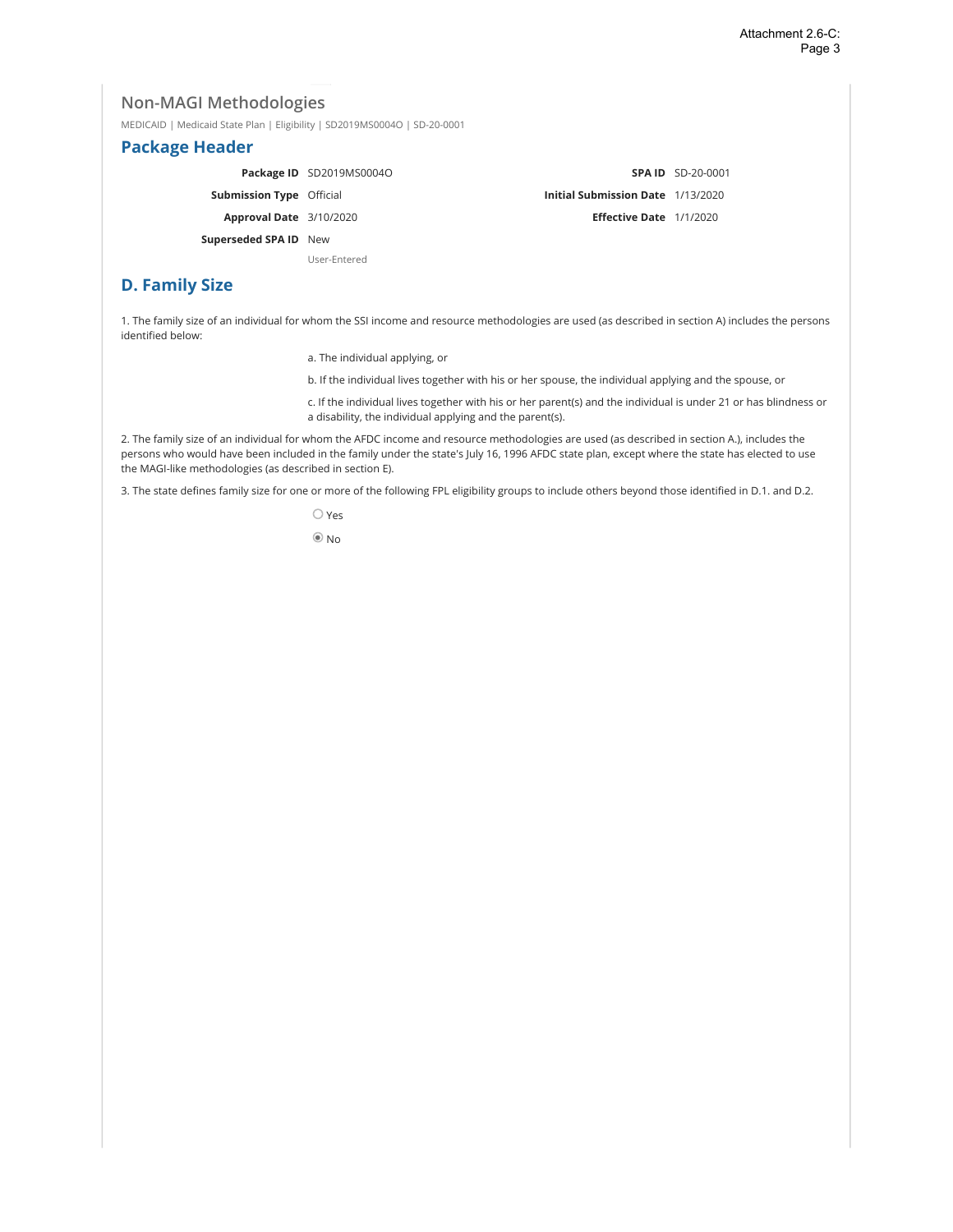MEDICAID | Medicaid State Plan | Eligibility | SD2019MS0004O | SD-20-0001

# Package Header

|                                 | Package ID SD2019MS0004O |                                          | <b>SPA ID</b> SD-20-0001 |
|---------------------------------|--------------------------|------------------------------------------|--------------------------|
| <b>Submission Type Official</b> |                          | <b>Initial Submission Date 1/13/2020</b> |                          |
| Approval Date 3/10/2020         |                          | Effective Date 1/1/2020                  |                          |
| Superseded SPA ID New           |                          |                                          |                          |

User-Entered

# E. Use of MAGI-like Methodologies

1. The state uses MAGI-like methodologies for one or more populations for whom the most closely related cash assistance program would be the AFDC program in effect as of July 16, 1996.

Yes

No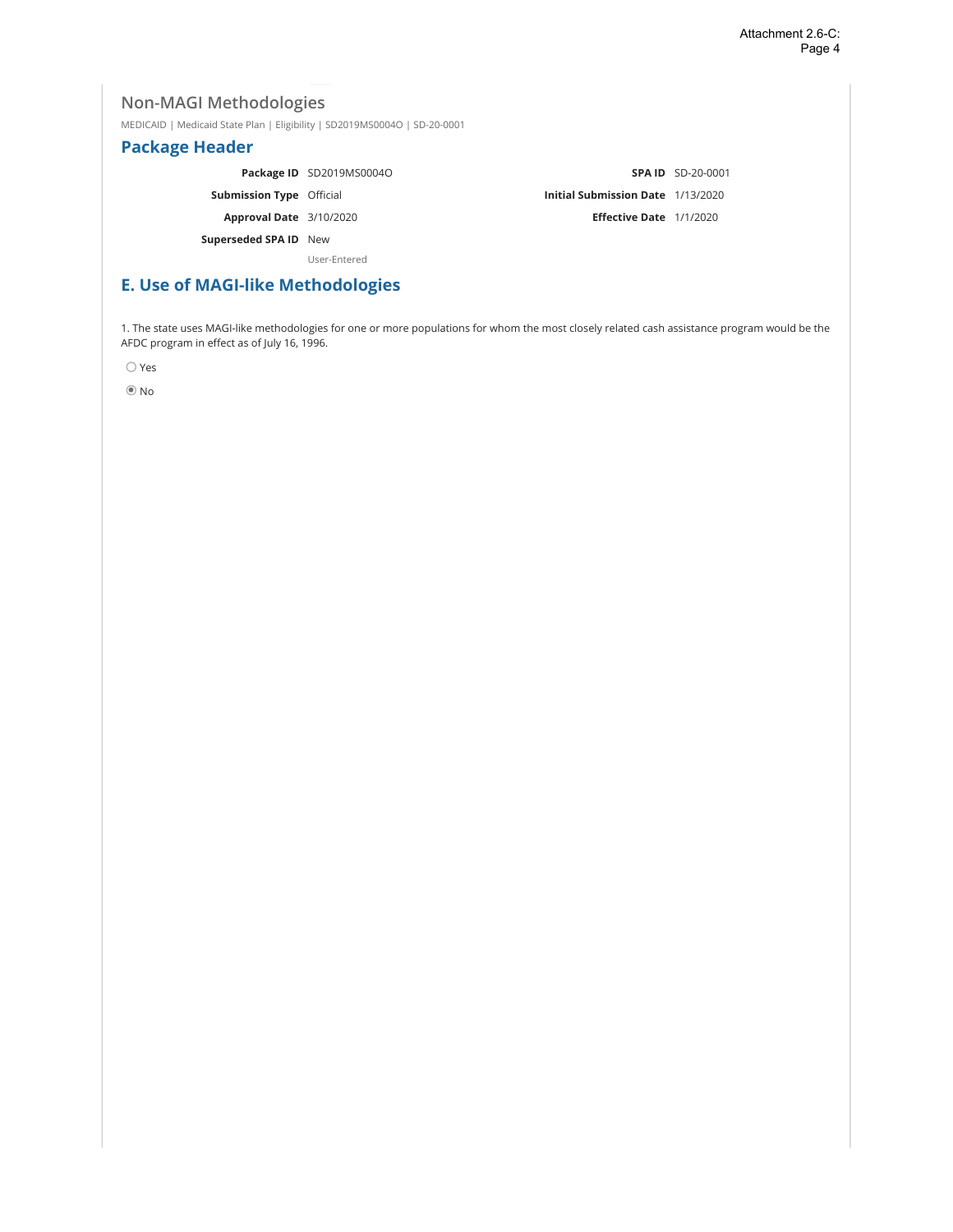MEDICAID | Medicaid State Plan | Eligibility | SD2019MS0004O | SD-20-0001

### Package Header

|                                 | Package ID SD2019MS0004O |                                   | <b>SPA ID</b> SD-20-0001 |
|---------------------------------|--------------------------|-----------------------------------|--------------------------|
| <b>Submission Type</b> Official |                          | Initial Submission Date 1/13/2020 |                          |
| Approval Date 3/10/2020         |                          | <b>Effective Date</b> 1/1/2020    |                          |
| Superseded SPA ID New           |                          |                                   |                          |
|                                 | User-Entered             |                                   |                          |

# F. Countable Income Deductions for the Medically Needy

In determining countable income for individuals who are age 65 or older or who have blindness or a disability, the state deducts:

1. Amounts that would be deducted in determining eligibility under SSI.

2. The highest amounts that would be deducted in determining eligibility for optional state supplements if these supplements are paid to all individuals who are receiving SSI or would be eligible for SSI except for their income.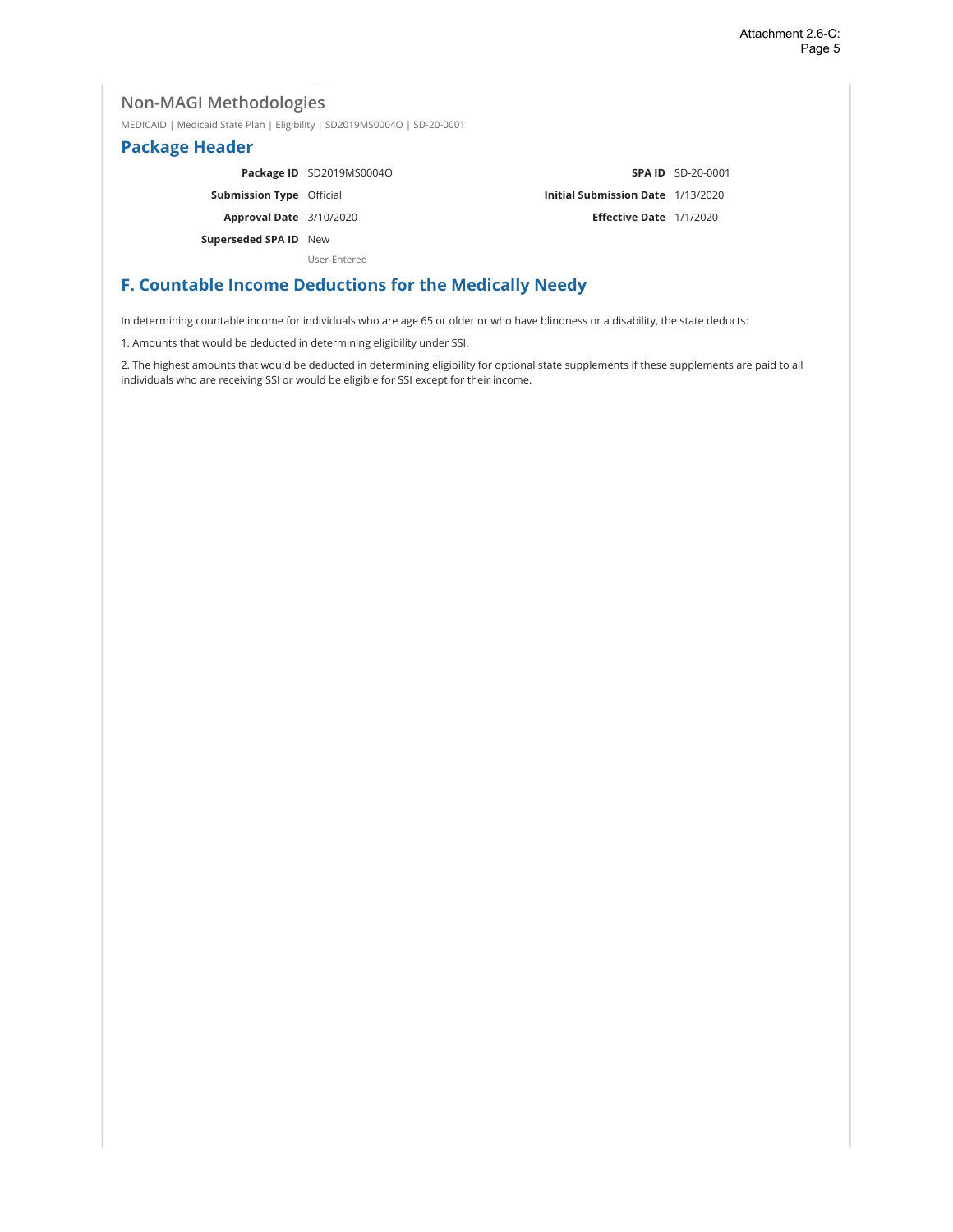MEDICAID | Medicaid State Plan | Eligibility | SD2019MS0004O | SD-20-0001

# Package Header

|                                 | Package ID SD2019MS0004O |                                   | <b>SPA ID</b> SD-20-0001 |
|---------------------------------|--------------------------|-----------------------------------|--------------------------|
| <b>Submission Type Official</b> |                          | Initial Submission Date 1/13/2020 |                          |
| Approval Date 3/10/2020         |                          | Effective Date 1/1/2020           |                          |
| Superseded SPA ID New           |                          |                                   |                          |

User-Entered

# G. Additional Information (optional)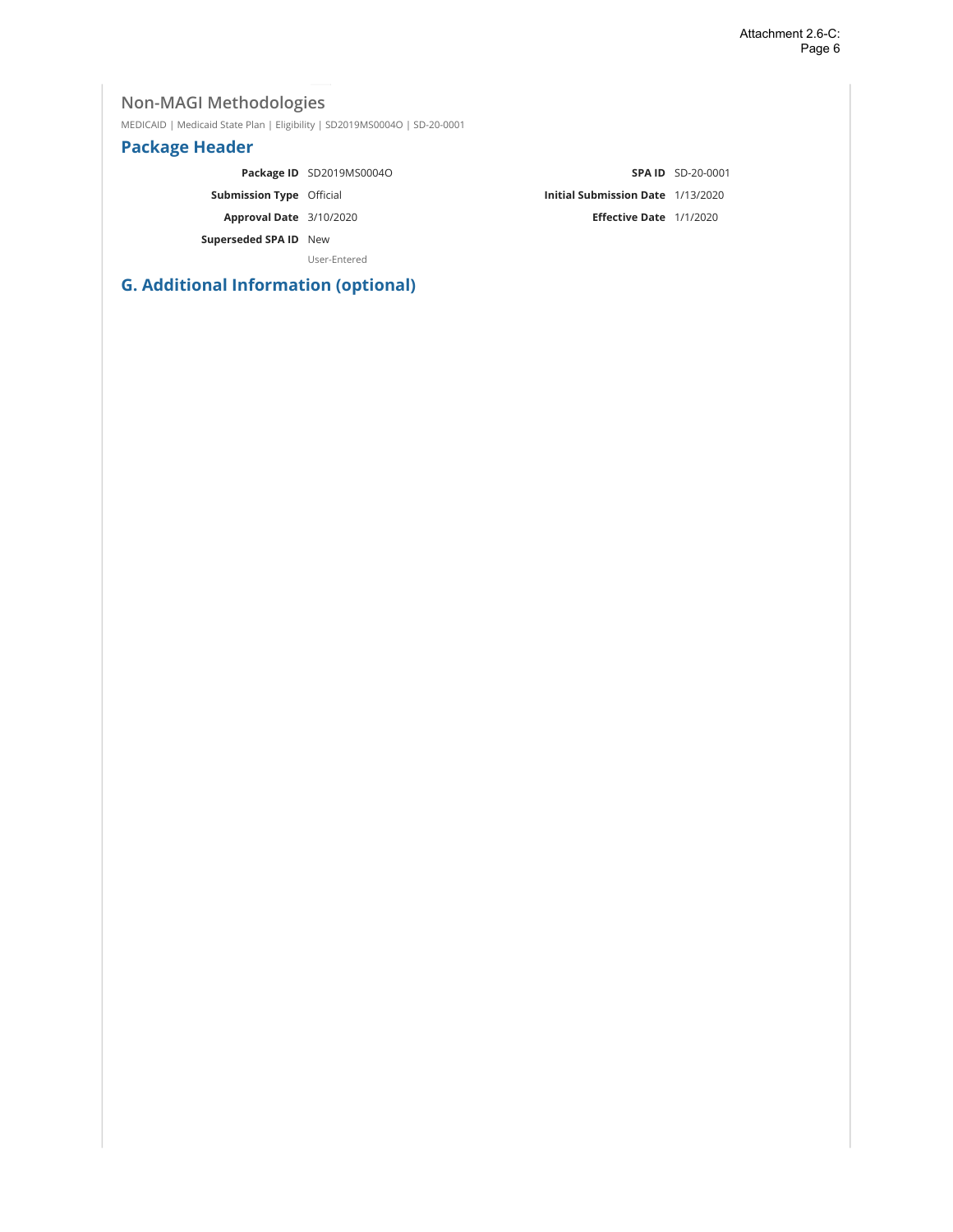# Medicaid State Plan Eligibility

Eligibility Groups - Mandatory Coverage

### Qualified Medicare Beneficiaries

MEDICAID | Medicaid State Plan | Eligibility | SD2019MS0004O | SD-20-0001

Individuals with income equal to or less than 100% of the FPL, who are entitled to Medicare Part A, and who qualify for Medicare cost-sharing.

### Package Header

Package ID SD2019MS0004O

Submission Type Official

Approval Date 3/10/2020

Superseded SPA ID SD-13-0015 and SD-06-0007 User-Entered

SPA ID SD-20-0001 Initial Submission Date 1/13/2020 Effective Date 1/1/2020

The state covers the mandatory qualified Medicare beneficiaries group in accordance with the following provisions:

### A. Characteristics

#### Individuals qualifying under this eligibility group must meet the following criteria:

1. Are entitled to hospital insurance benefits under part A of title XVIII (Medicare Part A), including individuals who have purchased a premium to enroll in Part A.

2. Have income and resources at or below the standard for this group.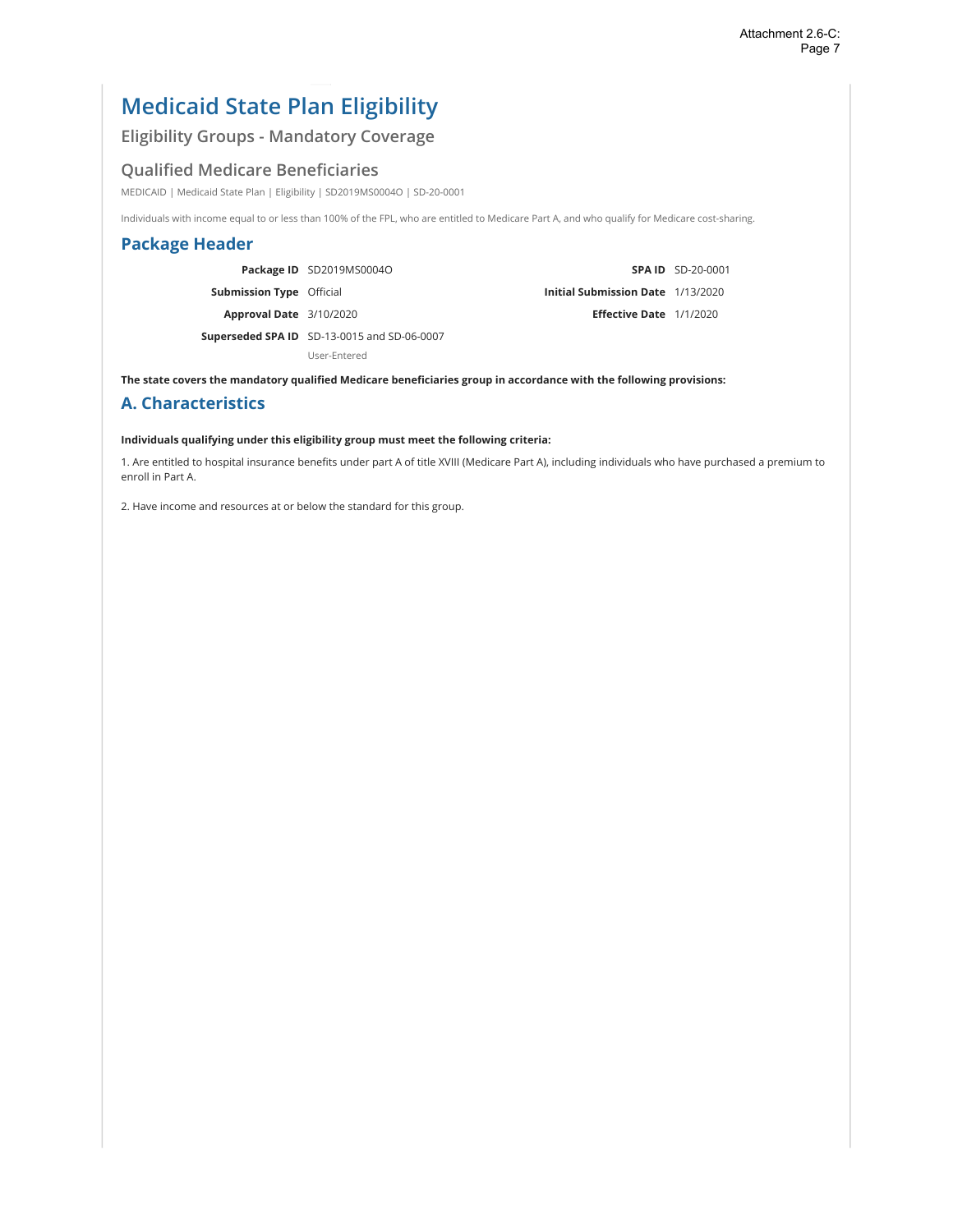### Qualified Medicare Beneficiaries

MEDICAID | Medicaid State Plan | Eligibility | SD2019MS0004O | SD-20-0001

#### Package Header

|                                 | Package ID SD2019MS0004O                           |                                   | <b>SPA ID</b> SD-20-0001 |
|---------------------------------|----------------------------------------------------|-----------------------------------|--------------------------|
| <b>Submission Type Official</b> |                                                    | Initial Submission Date 1/13/2020 |                          |
| Approval Date 3/10/2020         |                                                    | Effective Date 1/1/2020           |                          |
|                                 | <b>Superseded SPA ID</b> SD-13-0015 and SD-06-0007 |                                   |                          |
|                                 | User-Entered                                       |                                   |                          |

# B. Financial Methodologies

1. SSI methodologies are used in calculating household income. Please refer as necessary to Non-MAGI Methodologies, completed by the state.

#### 2. Less restrictive methodologies are used in calculating countable income.

Yes

 $\bigcirc$  No

The less restrictive income methodologies are:

Census Bureau wages are disregarded.

Description of disregard: The State shall disregard

Census Bureau wages for temporary employment related to decennial census activities.

 $\overline{\mathbf{y}}$  The following less restrictive methodologies are used:

| Name of methodology: | Description:                                                                                                                                     |
|----------------------|--------------------------------------------------------------------------------------------------------------------------------------------------|
| In-Kind Income       | The State shall disregard an<br>amount equal to the amount of<br>otherwise countable in-kind<br>income received by an<br>applicant or recipient. |

3. Less restrictive methodologies are used in calculating countable resources.

Yes

 $\bigcirc$  No

The less restrictive resource methodologies are:

 $\blacktriangleright$  The following less restrictive methodologies are used:

| Name of methodology:     | Description:                                                                                                                       |
|--------------------------|------------------------------------------------------------------------------------------------------------------------------------|
| Medicare Savings Program | The individual is eligible for the<br>entire month if he or she<br>meets the resource standard at<br>any<br>time during the month. |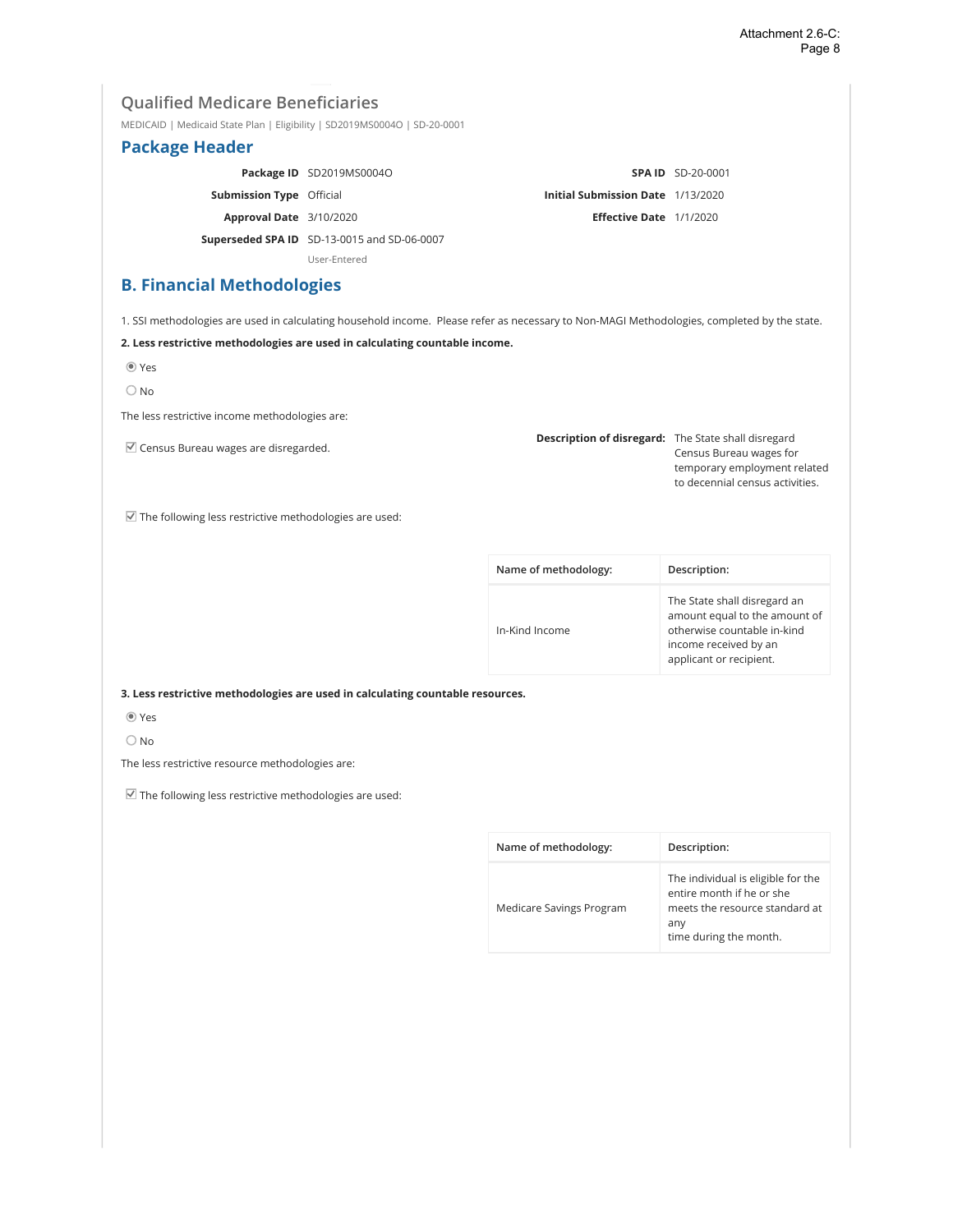### Qualified Medicare Beneficiaries

MEDICAID | Medicaid State Plan | Eligibility | SD2019MS0004O | SD-20-0001

#### Package Header

|                                 | Package ID SD2019MS0004O                    |                                   | <b>SPA ID</b> SD-20-0001 |
|---------------------------------|---------------------------------------------|-----------------------------------|--------------------------|
| <b>Submission Type Official</b> |                                             | Initial Submission Date 1/13/2020 |                          |
| Approval Date 3/10/2020         |                                             | Effective Date 1/1/2020           |                          |
|                                 | Superseded SPA ID SD-13-0015 and SD-06-0007 |                                   |                          |
|                                 | User-Entered                                |                                   |                          |

### C. Income Standard Used

The amount of the income standard for this group is 100% FPL.

### D. Resource Standard Used

The resource standard is the same used to determine eligibility for the Medicare Part D full-benefit low-income subsidy (LIS) (but without regard to the life insurance policy exclusion applied in LIS resource eligibility determinations). This standard is three times the SSI resource standard, adjusted annually in accordance with the consumer price index.

### E. Medical Assistance Provided

Medical assistance is limited to payment of co-insurance and deductibles for Medicare Parts A, B and C and payment for the premiums for Medicare Parts A and B.

Medical assistance begins the first day of the month following the month in which the individual is determined to qualify for this eligibility group.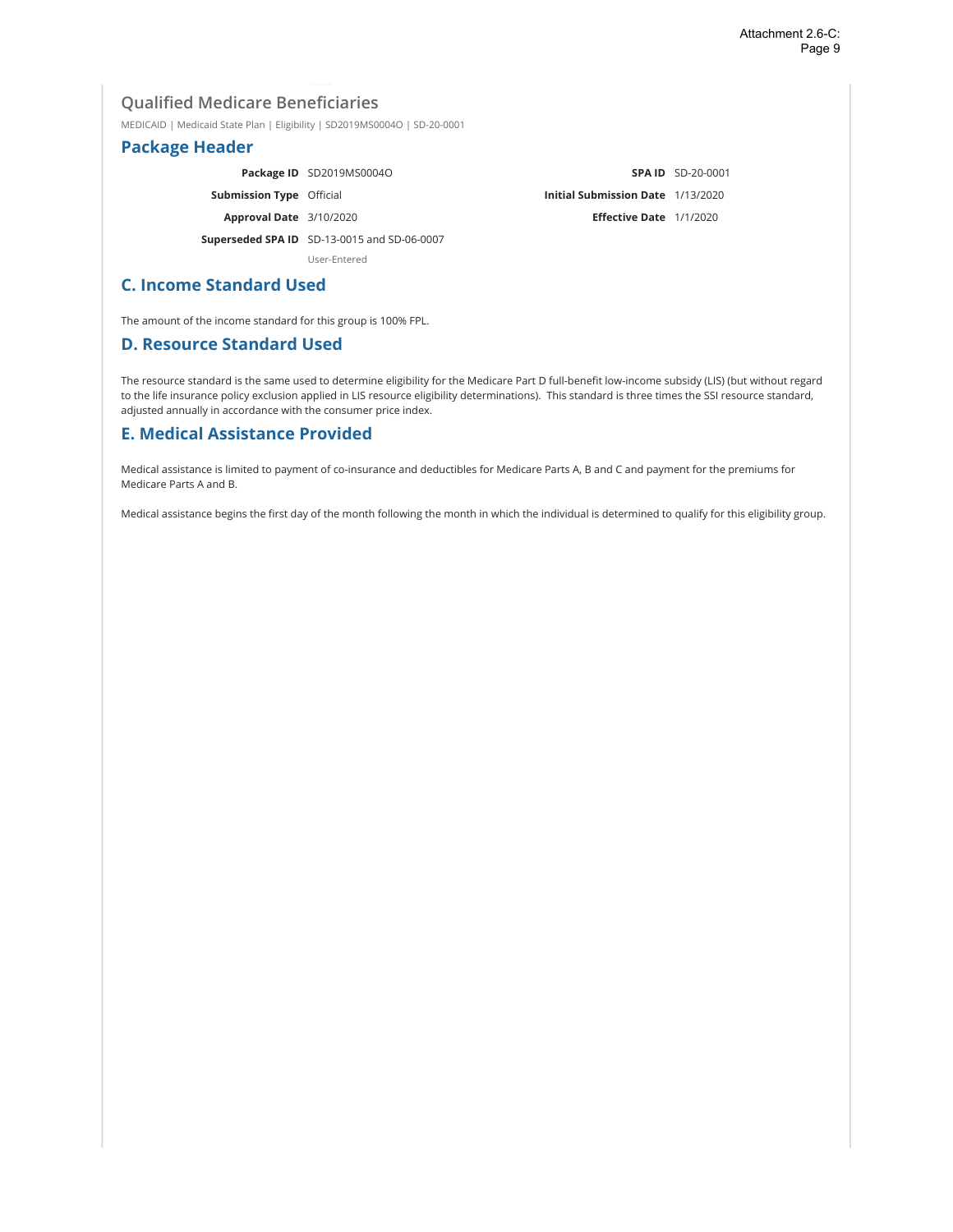# Qualified Medicare Beneficiaries

MEDICAID | Medicaid State Plan | Eligibility | SD2019MS0004O | SD-20-0001

# Package Header

|                                 | Package ID SD2019MS0004O                    |                                   | <b>SPA ID</b> SD-20-0001 |
|---------------------------------|---------------------------------------------|-----------------------------------|--------------------------|
| <b>Submission Type Official</b> |                                             | Initial Submission Date 1/13/2020 |                          |
| Approval Date 3/10/2020         |                                             | Effective Date 1/1/2020           |                          |
|                                 | Superseded SPA ID SD-13-0015 and SD-06-0007 |                                   |                          |
|                                 | User-Entered                                |                                   |                          |

# F. Additional Information (optional)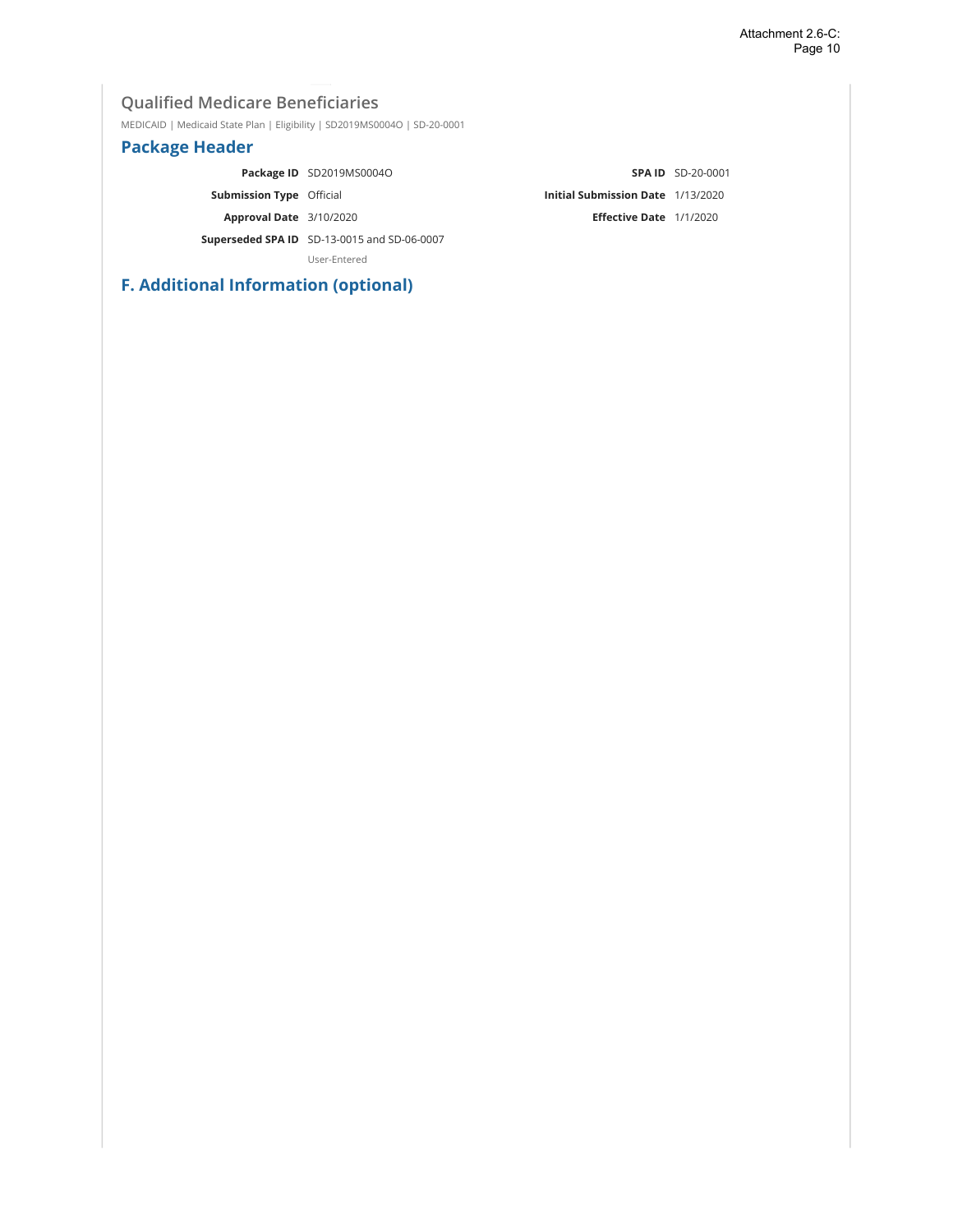# Medicaid State Plan Eligibility

Eligibility Groups - Mandatory Coverage

### Specified Low Income Medicare Beneficiaries

MEDICAID | Medicaid State Plan | Eligibility | SD2019MS0004O | SD-20-0001

Individuals with income above 100% and below 120% of the FPL who are entitled to Medicare Part A, who qualify for payment of Medicare Part B premiums.

### Package Header

Package ID SD2019MS0004O

Submission Type Official

Approval Date 3/10/2020

Superseded SPA ID SD-13-0015 and SD-06-0007 User-Entered

SPA ID SD-20-0001 Initial Submission Date 1/13/2020 Effective Date 1/1/2020

The state covers the mandatory specified low income Medicare beneficiaries group in accordance with the following provisions:

### A. Characteristics

#### Individuals qualifying under this eligibility group must meet the following criteria:

1. Would qualify as Qualified Medicare Beneficiaries (described in section 1905(p)(1) of the Act), except that their income exceeds the income level for that eligibility group.

2. Have income below the income standard and resources at or below the resource standard for this group.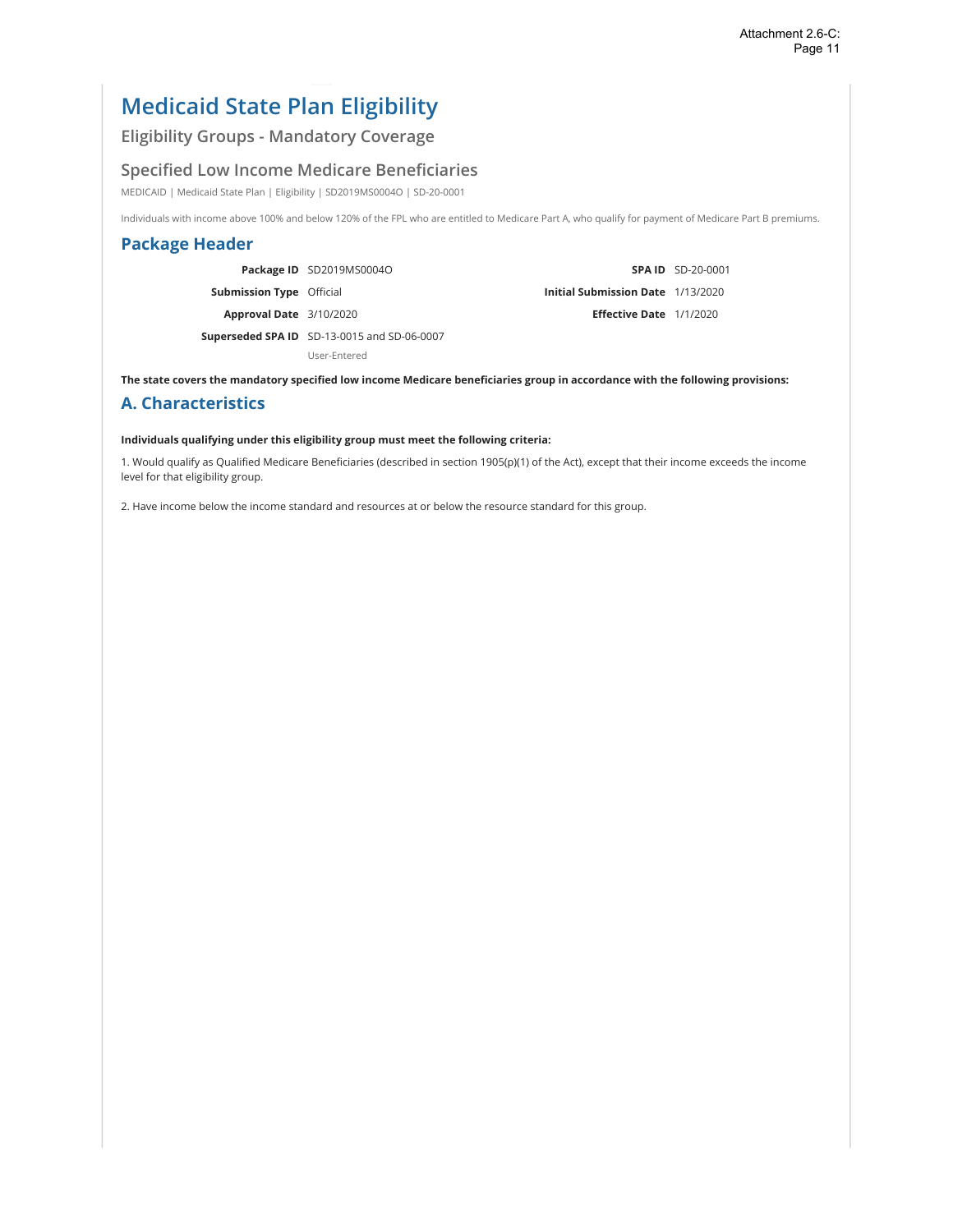# Specified Low Income Medicare Beneficiaries

MEDICAID | Medicaid State Plan | Eligibility | SD2019MS0004O | SD-20-0001

### Package Header

|                                 | Package ID SD2019MS0004O                    |                                   | <b>SPA ID</b> SD-20-0001 |
|---------------------------------|---------------------------------------------|-----------------------------------|--------------------------|
| <b>Submission Type Official</b> |                                             | Initial Submission Date 1/13/2020 |                          |
| Approval Date 3/10/2020         |                                             | Effective Date 1/1/2020           |                          |
|                                 | Superseded SPA ID SD-13-0015 and SD-06-0007 |                                   |                          |
|                                 | User-Entered                                |                                   |                          |

# B. Financial Methodologies

1. SSI methodologies are used in calculating household income. Please refer as necessary to Non-MAGI Methodologies, completed by the state.

#### 2. Less restrictive methodologies are used in calculating countable income.

Yes

 $\bigcirc$  No

The less restrictive income methodologies are:

Census Bureau wages are disregarded.

Description of disregard: The State shall disregard

Census Bureau wages for temporary employment related to decennial census activities.

 $\overline{\mathbf{y}}$  The following less restrictive methodologies are used:

| Name of methodology: | Description:                                                                                                                                     |
|----------------------|--------------------------------------------------------------------------------------------------------------------------------------------------|
| In-Kind Income       | The State shall disregard an<br>amount equal to the amount of<br>otherwise countable in-kind<br>income received by an<br>applicant or recipient. |

3. Less restrictive methodologies are used in calculating countable resources.

Yes

 $\bigcirc$  No

The less restrictive resource methodologies are:

 $\blacktriangleright$  The following less restrictive methodologies are used:

| Name of methodology:     | Description:                                                                                                                       |
|--------------------------|------------------------------------------------------------------------------------------------------------------------------------|
| Medicare Savings Program | The individual is eligible for the<br>entire month if he or she<br>meets the resource standard at<br>any<br>time during the month. |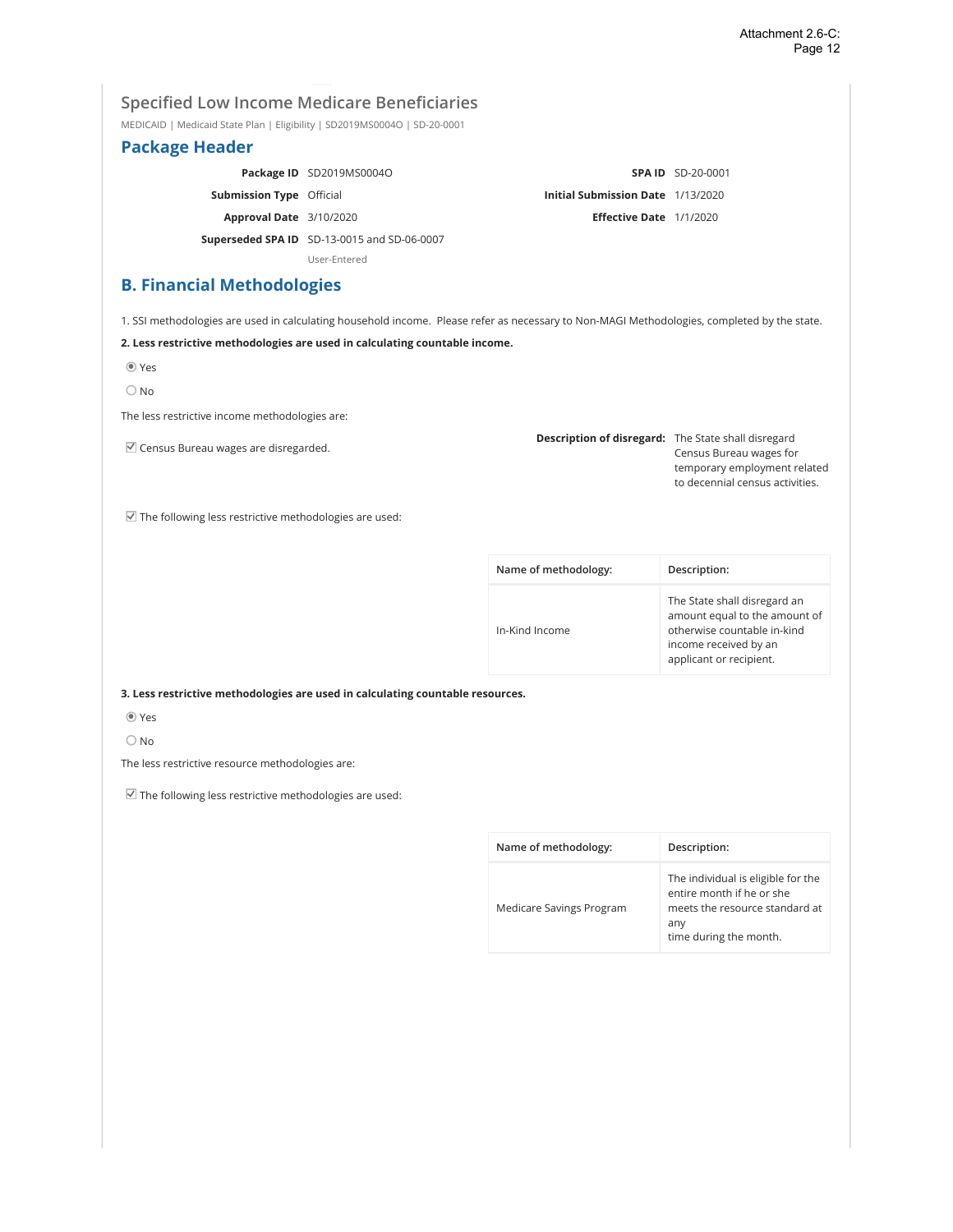## Specified Low Income Medicare Beneficiaries

MEDICAID | Medicaid State Plan | Eligibility | SD2019MS0004O | SD-20-0001

### Package Header

|                                 | Package ID SD2019MS0004O                    |                                   | <b>SPA ID</b> SD-20-0001 |
|---------------------------------|---------------------------------------------|-----------------------------------|--------------------------|
| <b>Submission Type Official</b> |                                             | Initial Submission Date 1/13/2020 |                          |
| Approval Date 3/10/2020         |                                             | Effective Date 1/1/2020           |                          |
|                                 | Superseded SPA ID SD-13-0015 and SD-06-0007 |                                   |                          |
|                                 | User-Entered                                |                                   |                          |

# C. Income Standard Used

Family income must be above 100% FPL and below 120% FPL.

### D. Resource Standard Used

The resource standard is the same used to determine eligibility for the Medicare Part D full-benefit low-income subsidy (LIS) (but without regard to the life insurance policy exclusion applied in LIS resource eligibility determinations). This standard is three times the SSI resource standard, adjusted annually in accordance with the consumer price index.

### E. Medical Assistance Provided

Medical assistance is limited to payment for Medicare Part B premiums.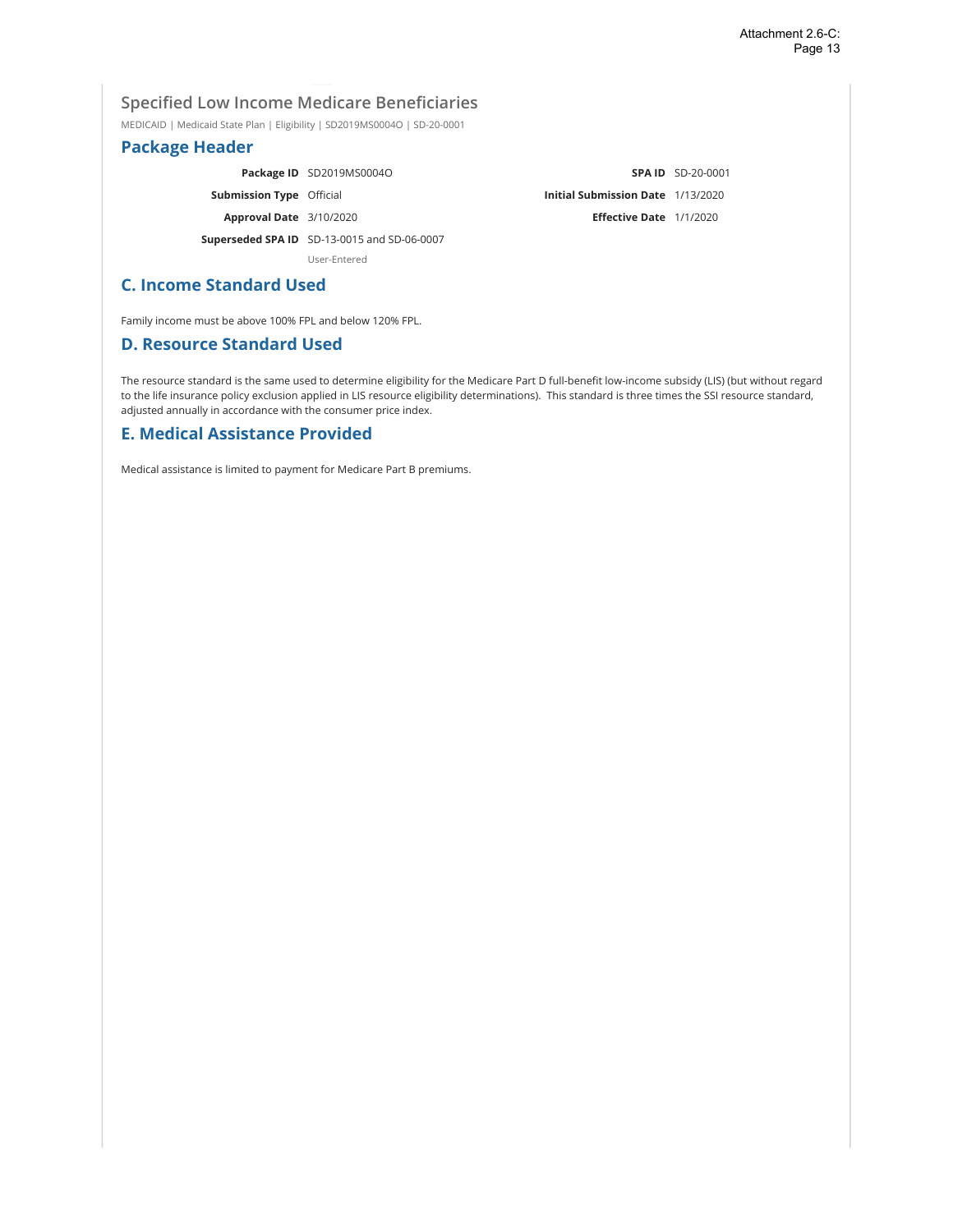# Specified Low Income Medicare Beneficiaries

MEDICAID | Medicaid State Plan | Eligibility | SD2019MS0004O | SD-20-0001

# Package Header

|                                 | Package ID SD2019MS0004O                    |                                   | <b>SPA ID</b> SD-20-0001 |
|---------------------------------|---------------------------------------------|-----------------------------------|--------------------------|
| <b>Submission Type</b> Official |                                             | Initial Submission Date 1/13/2020 |                          |
| Approval Date 3/10/2020         |                                             | Effective Date 1/1/2020           |                          |
|                                 | Superseded SPA ID SD-13-0015 and SD-06-0007 |                                   |                          |
|                                 | User-Entered                                |                                   |                          |

# F. Additional Information (optional)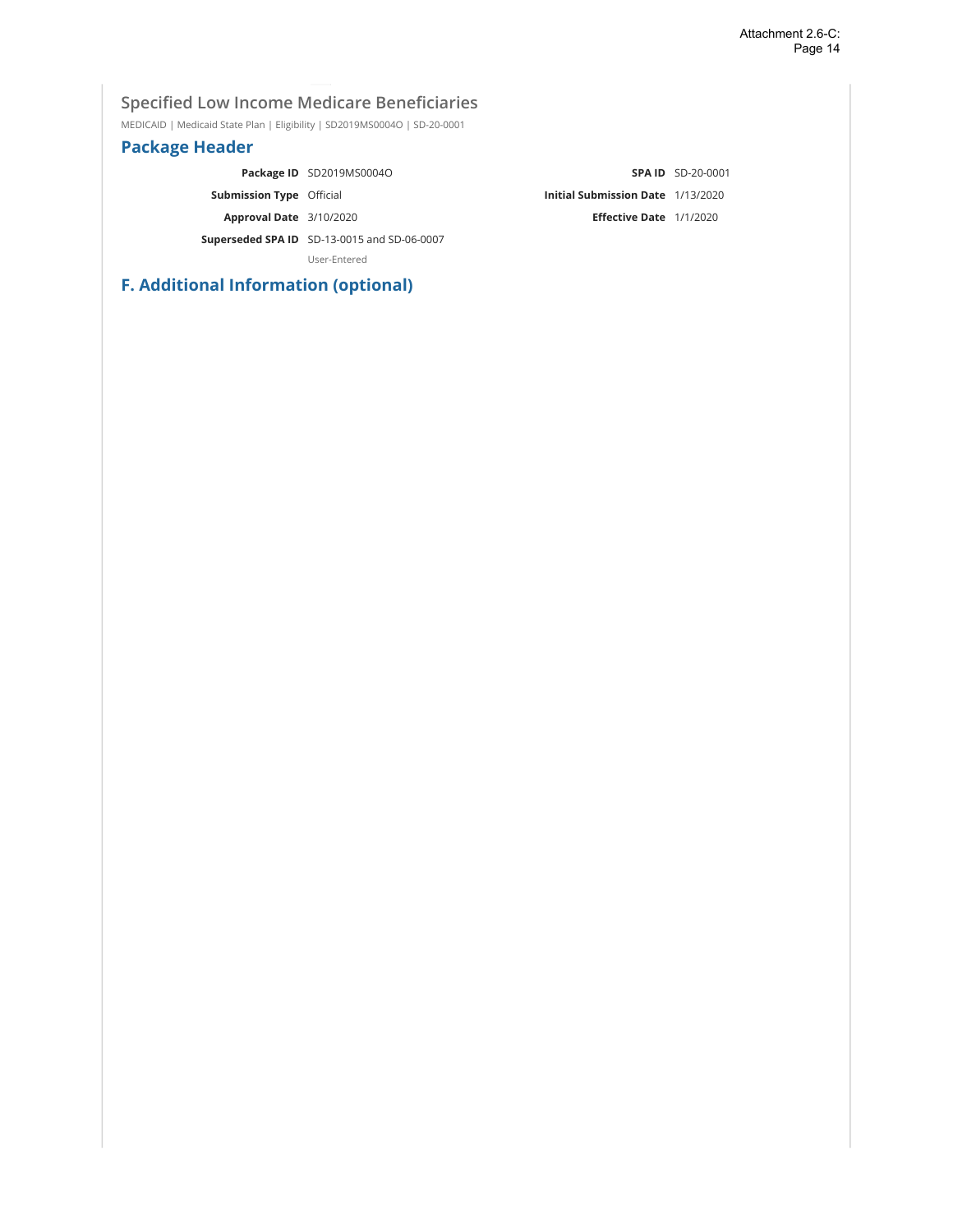# Medicaid State Plan Eligibility

Eligibility Groups - Mandatory Coverage

## Qualifying Individuals

MEDICAID | Medicaid State Plan | Eligibility | SD2019MS0004O | SD-20-0001

Individuals with income at or above 120% and below 135% of the FPL who are entitled to Medicare Part A, who qualify for payment of Medicare Part B premiums.

### Package Header

| Package ID SD2019MS0004O |
|--------------------------|
|--------------------------|

Submission Type Official

Approval Date 3/10/2020

Superseded SPA ID SD-13-0015 and SD-06-0007 User-Entered

SPA ID SD-20-0001 Initial Submission Date 1/13/2020 Effective Date 1/1/2020

The state covers the mandatory qualifying individuals group in accordance with the following provisions:

#### A. Characteristics

#### Individuals qualifying under this eligibility group must meet all of the following criteria:

1. Would qualify as Qualified Medicare Beneficiaries (described in section 1905(p)(1) of the Act), except that their income exceeds the income level for that eligibility group.

2. Are not otherwise eligible for Medicaid under the state plan.

3. Have income below the income standard and resources at or below the resource standard for this group.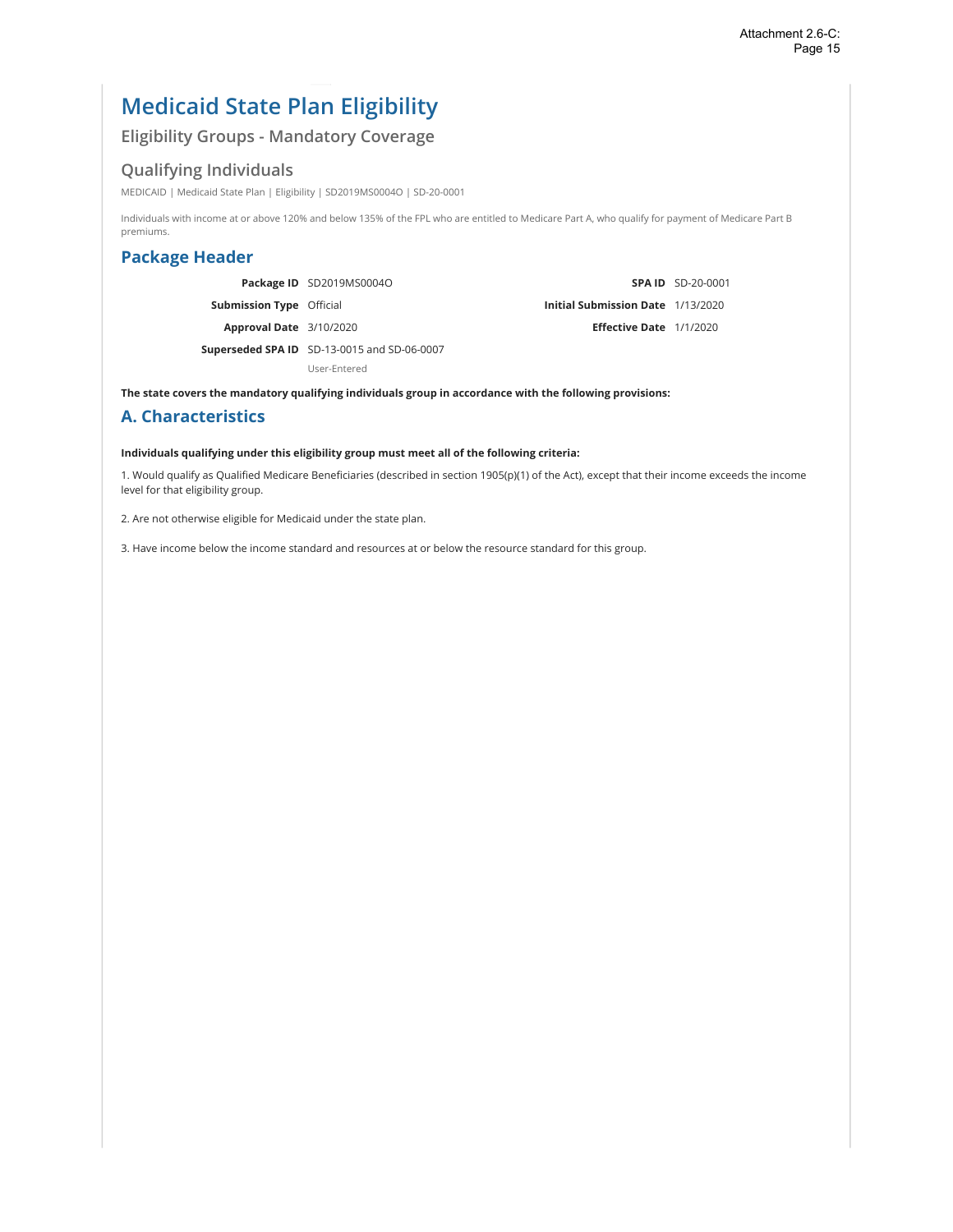### Qualifying Individuals

MEDICAID | Medicaid State Plan | Eligibility | SD2019MS0004O | SD-20-0001

### Package Header

|                                 | Package ID SD2019MS0004O                    |                                          | <b>SPA ID</b> SD-20-0001 |
|---------------------------------|---------------------------------------------|------------------------------------------|--------------------------|
| <b>Submission Type</b> Official |                                             | <b>Initial Submission Date 1/13/2020</b> |                          |
| Approval Date 3/10/2020         |                                             | Effective Date 1/1/2020                  |                          |
|                                 | Superseded SPA ID SD-13-0015 and SD-06-0007 |                                          |                          |
|                                 | User-Entered                                |                                          |                          |

# B. Financial Methodologies

1. SSI methodologies are used in calculating household income. Please refer as necessary to Non-MAGI Methodologies, completed by the state.

#### 2. Less restrictive methodologies are used in calculating countable income.

Yes

 $\bigcirc$  No

The less restrictive income methodologies are:

Census Bureau wages are disregarded.

Description of disregard: The State shall disregard

Census Bureau wages for temporary employment related to decennial census activities.

 $\overline{\mathbf{y}}$  The following less restrictive methodologies are used:

| Name of methodology: | Description:                                                                                                                                     |
|----------------------|--------------------------------------------------------------------------------------------------------------------------------------------------|
| In-Kind Income       | The State shall disregard an<br>amount equal to the amount of<br>otherwise countable in-kind<br>income received by an<br>applicant or recipient. |

3. Less restrictive methodologies are used in calculating countable resources.

Yes

 $\bigcirc$  No

The less restrictive resource methodologies are:

 $\blacktriangleright$  The following less restrictive methodologies are used:

| Name of methodology:     | Description:                                                                                                                       |
|--------------------------|------------------------------------------------------------------------------------------------------------------------------------|
| Medicare Savings Program | The individual is eligible for the<br>entire month if he or she<br>meets the resource standard at<br>any<br>time during the month. |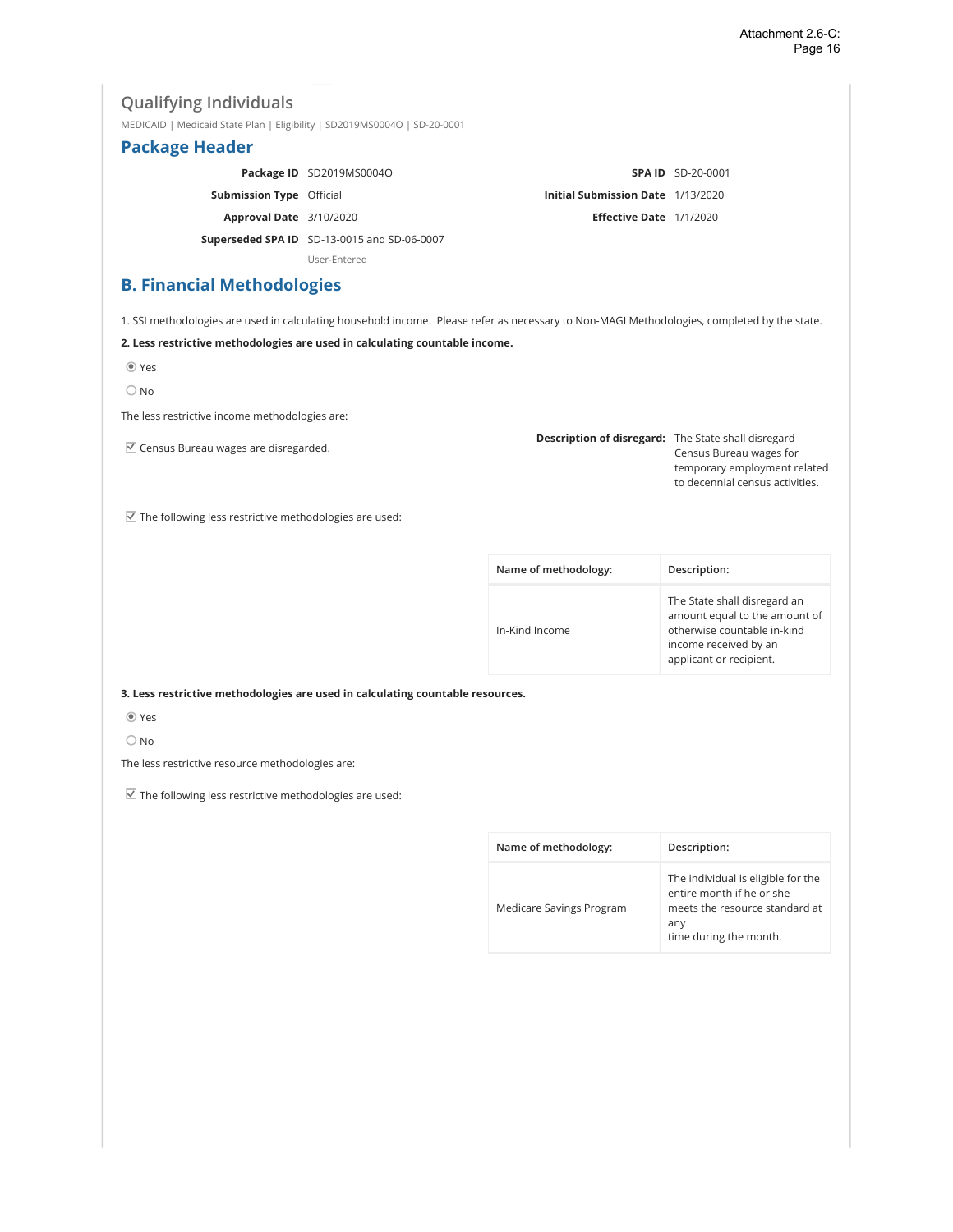## Qualifying Individuals

MEDICAID | Medicaid State Plan | Eligibility | SD2019MS0004O | SD-20-0001

## Package Header

|                                 | Package ID SD2019MS0004O                    |                                   | <b>SPA ID</b> SD-20-0001 |
|---------------------------------|---------------------------------------------|-----------------------------------|--------------------------|
| <b>Submission Type Official</b> |                                             | Initial Submission Date 1/13/2020 |                          |
| Approval Date 3/10/2020         |                                             | Effective Date 1/1/2020           |                          |
|                                 | Superseded SPA ID SD-13-0015 and SD-06-0007 |                                   |                          |
|                                 | User-Entered                                |                                   |                          |

### C. Income Standard Used

Family income must be at or above 120% FPL and below 135% FPL.

### D. Resource Standard Used

The resource standard is the same used to determine eligibility for the Medicare Part D full-benefit low-income subsidy (LIS) (but without regard to the life insurance policy exclusion applied in LIS resource eligibility determinations). This standard is three times the SSI resource standard, adjusted annually in accordance with the consumer price index.

### E. Medical Assistance Provided

Medical assistance is limited to payment for Medicare Part B premiums.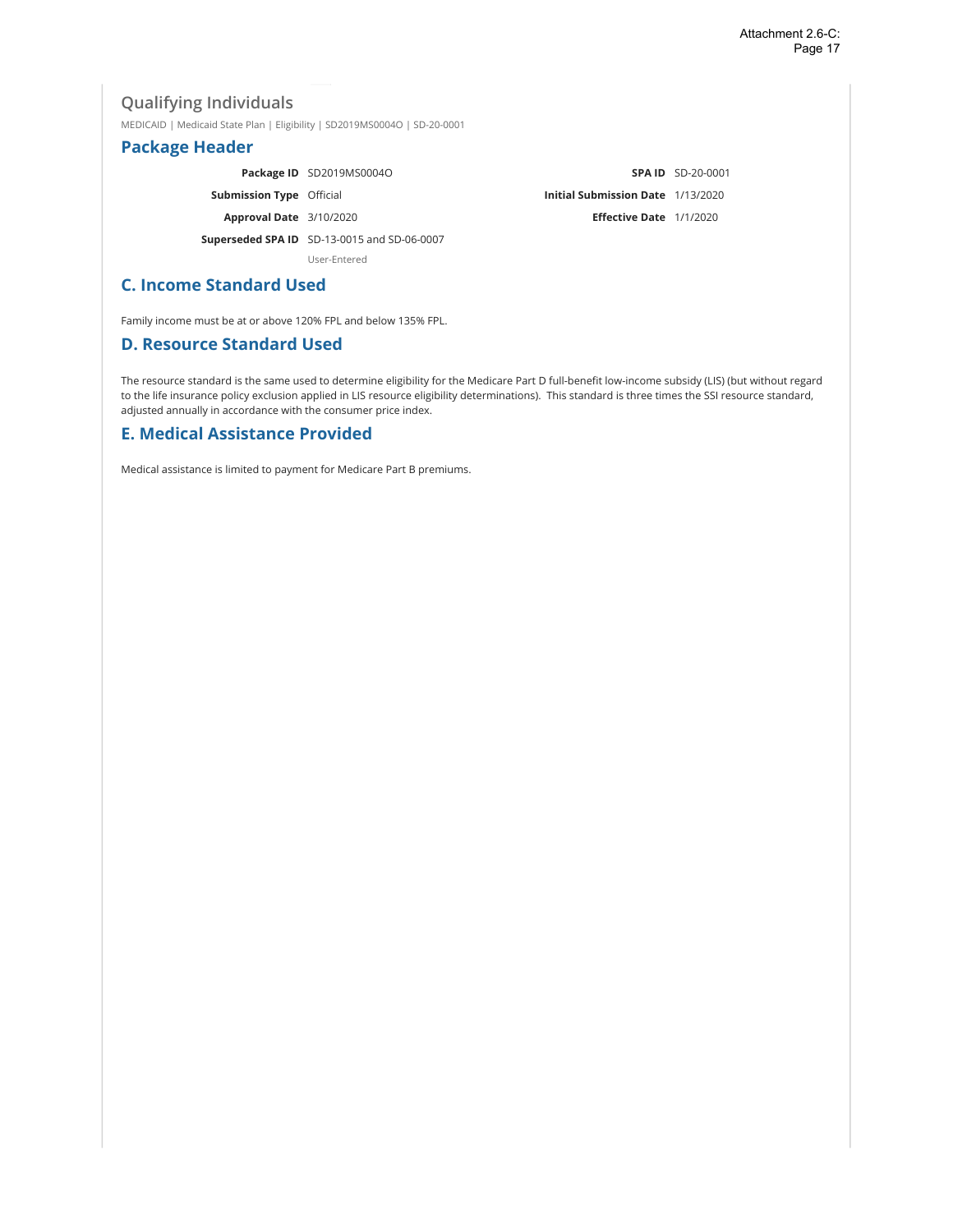# Qualifying Individuals

MEDICAID | Medicaid State Plan | Eligibility | SD2019MS0004O | SD-20-0001

# Package Header

|                                 | Package ID SD2019MS0004O                    |                                          | <b>SPA ID</b> SD-20-0001 |
|---------------------------------|---------------------------------------------|------------------------------------------|--------------------------|
| <b>Submission Type Official</b> |                                             | <b>Initial Submission Date 1/13/2020</b> |                          |
| Approval Date 3/10/2020         |                                             | Effective Date 1/1/2020                  |                          |
|                                 | Superseded SPA ID SD-13-0015 and SD-06-0007 |                                          |                          |
|                                 | User-Entered                                |                                          |                          |

# F. Additional Information (optional)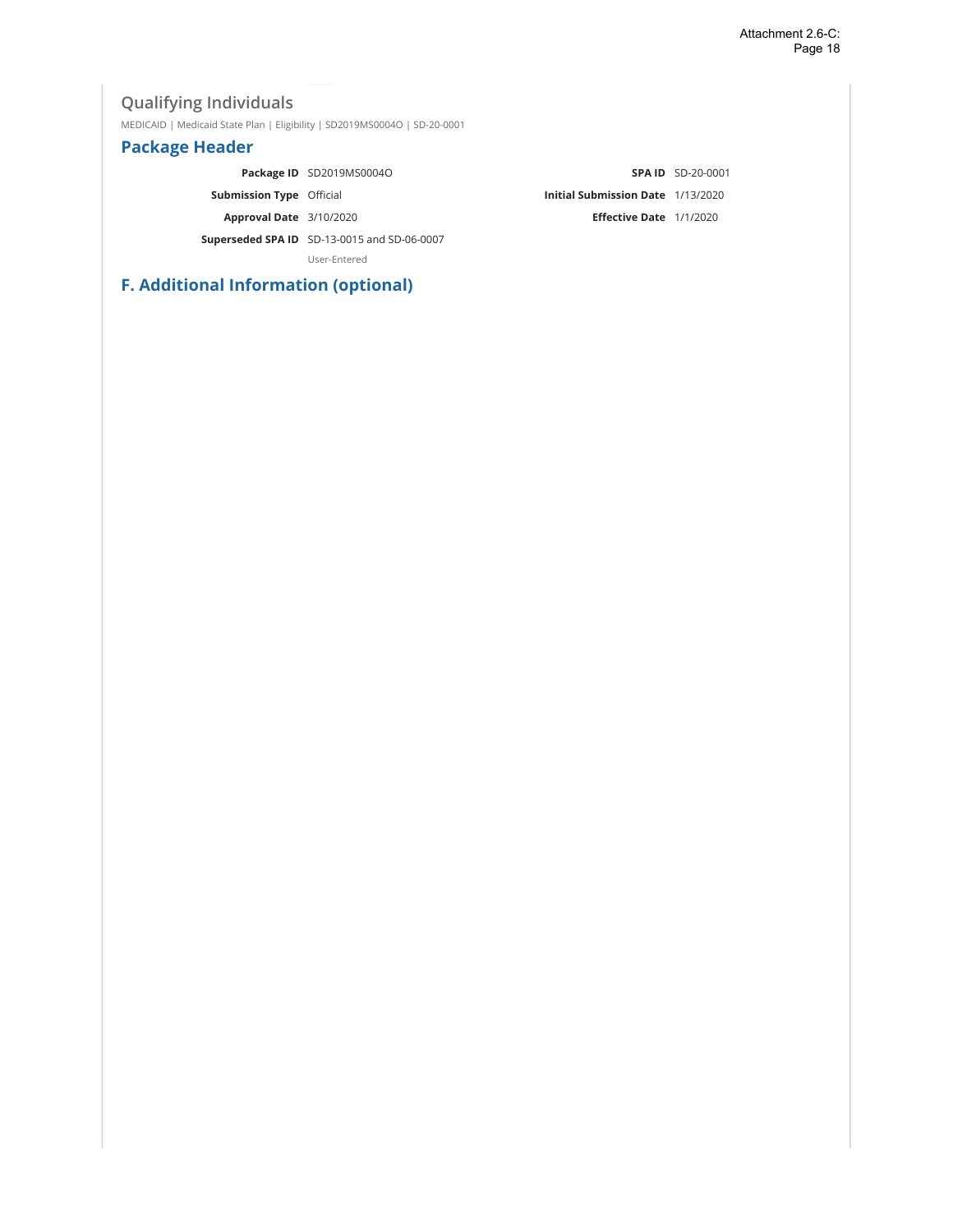# Medicaid State Plan Eligibility

Optional Eligibility Groups

MEDICAID | Medicaid State Plan | Eligibility | SD2019MS0004O | SD-20-0001

### Package Header

|                                 | Package ID SD2019MS0004O |                                   | <b>SPA ID</b> SD-20-0001 |
|---------------------------------|--------------------------|-----------------------------------|--------------------------|
| <b>Submission Type Official</b> |                          | Initial Submission Date 1/13/2020 |                          |
| Approval Date 3/10/2020         |                          | Effective Date 1/1/2020           |                          |
| Superseded SPA ID SD-13-0015    |                          |                                   |                          |
|                                 | System-Derived           |                                   |                          |

# A. Options for Coverage

The state provides Medicaid to specified optional groups of individuals.

 $\odot$  Yes  $\odot$  No

The optional eligibility groups covered in the state plan are (elections made in this screen may not be comprehensive during the transition period from the paper-based state plan to MACPro):

#### Families and Adults

| <b>Eligibility Group</b><br>Name                                         |   | <b>Covered In State</b><br>Plan | Include RU In<br>Package <sup>O</sup> | Included in Another<br>Submission<br>Package | Source Type <sup>O</sup> |
|--------------------------------------------------------------------------|---|---------------------------------|---------------------------------------|----------------------------------------------|--------------------------|
| Optional Coverage<br>of Parents and Other<br>Caretaker Relatives         | ø | п                               | $\Box$                                |                                              | <b>NEW</b>               |
| Reasonable<br>Classifications of<br>Individuals under<br>Age 21          | ø | $\overline{\checkmark}$         | $\Box$                                |                                              | CONVERTED                |
| Children with Non-<br>IV-E Adoption<br>Assistance                        | ◉ | П                               | $\Box$                                |                                              | <b>NEW</b>               |
| Independent Foster<br>Care Adolescents                                   | ø | $\overline{\checkmark}$         | $\Box$                                |                                              | CONVERTED                |
| Optional Targeted<br>Low Income<br>Children                              | ø | $\overline{\checkmark}$         | $\Box$                                |                                              | CONVERTED                |
| Individuals above<br>133% FPL under Age<br>65                            | ø | П                               | $\Box$                                |                                              | <b>NEW</b>               |
| Individuals Needing<br><b>Treatment for Breast</b><br>or Cervical Cancer | ø | $\overline{\mathbf{v}}$         | $\Box$                                |                                              | <b>NEW</b>               |
| Individuals Eligible<br>for Family Planning<br>Services                  | ø | П                               | П                                     |                                              | <b>NEW</b>               |
| Individuals with<br>Tuberculosis                                         | ø | $\Box$                          | $\Box$                                |                                              | <b>NEW</b>               |
| Individuals Electing<br><b>COBRA Continuation</b><br>Coverage            | ℯ |                                 | П                                     |                                              | <b>NEW</b>               |

Aged, Blind and Disabled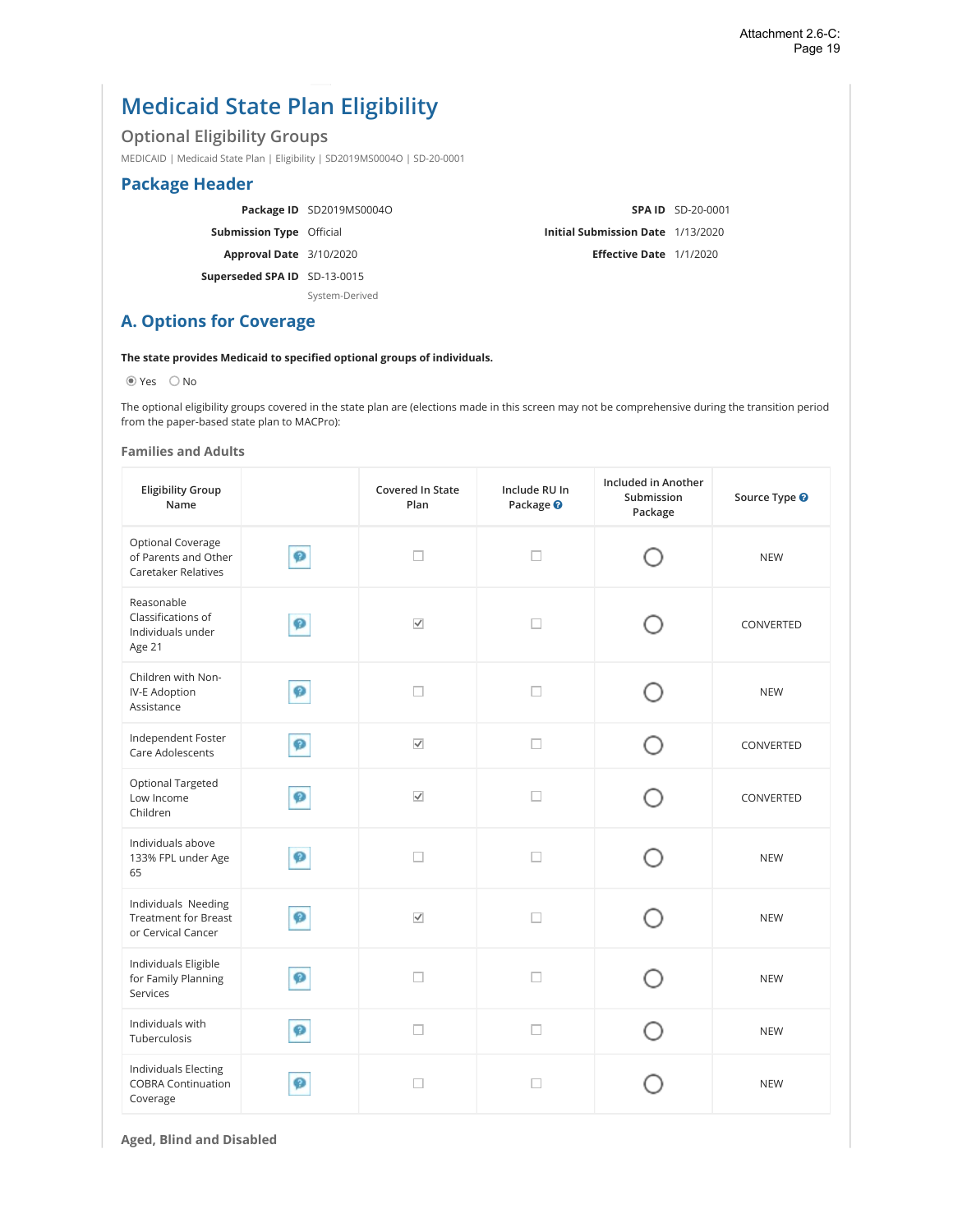| <b>Eligibility Group</b><br>Name                                                                                              |   | Covered In State<br>Plan | Include RU In<br>Package <sup>O</sup> | Included in Another<br>Submission<br>Package | Source Type <sup>O</sup> |
|-------------------------------------------------------------------------------------------------------------------------------|---|--------------------------|---------------------------------------|----------------------------------------------|--------------------------|
| Individuals Eligible<br>for but Not Receiving<br>Cash Assistance                                                              | ø | П                        | П                                     |                                              | <b>NEW</b>               |
| Individuals Eligible<br>for Cash Except for<br>Institutionalization                                                           | ◉ | $\overline{\checkmark}$  | $\blacktriangledown$                  |                                              | APPROVED                 |
| Individuals Receiving<br>Home and<br>Community-Based<br><b>Waiver Services</b><br>under Institutional<br>Rules                | ø | $\overline{\checkmark}$  | $\overline{\checkmark}$               |                                              | APPROVED                 |
| Optional State<br>Supplement<br><b>Beneficiaries</b>                                                                          | ø | $\overline{\checkmark}$  | П                                     |                                              | <b>NEW</b>               |
| Individuals in<br>Institutions Eligible<br>under a Special<br>Income Level                                                    | ø | $\overline{\checkmark}$  | $\Box$                                |                                              | <b>NEW</b>               |
| PACE Participants                                                                                                             | ø | П                        | $\Box$                                |                                              | <b>NEW</b>               |
| Individuals Receiving<br>Hospice                                                                                              | ø | □                        | □                                     |                                              | <b>NEW</b>               |
| Children under Age<br>19 with a Disability                                                                                    | ø | $\overline{\checkmark}$  | $\blacktriangledown$                  |                                              | APPROVED                 |
| Age and Disability-<br><b>Related Poverty</b><br>Level                                                                        | ø | $\overline{\phantom{a}}$ | П                                     |                                              | <b>NEW</b>               |
| Work Incentives                                                                                                               | ø | $\blacktriangledown$     | $\blacktriangledown$                  |                                              | APPROVED                 |
| <b>Ticket to Work Basic</b>                                                                                                   | ø | □                        | □                                     |                                              | <b>NEW</b>               |
| Ticket to Work<br>Medical<br>Improvements                                                                                     | ø | П                        | $\Box$                                |                                              | <b>NEW</b>               |
| Family Opportunity<br>Act Children with a<br>Disability                                                                       | ø | П                        | $\Box$                                |                                              | <b>NEW</b>               |
| Individuals Receiving<br>State Plan Home and<br>Community-Based<br>Services                                                   | ø | □                        | $\Box$                                |                                              | <b>NEW</b>               |
| Individuals Receiving<br>State Plan Home and<br>Community-Based<br>Services Who Are<br>Otherwise Eligible<br>for HCBS Waivers | Ø | П                        | $\Box$                                |                                              | <b>NEW</b>               |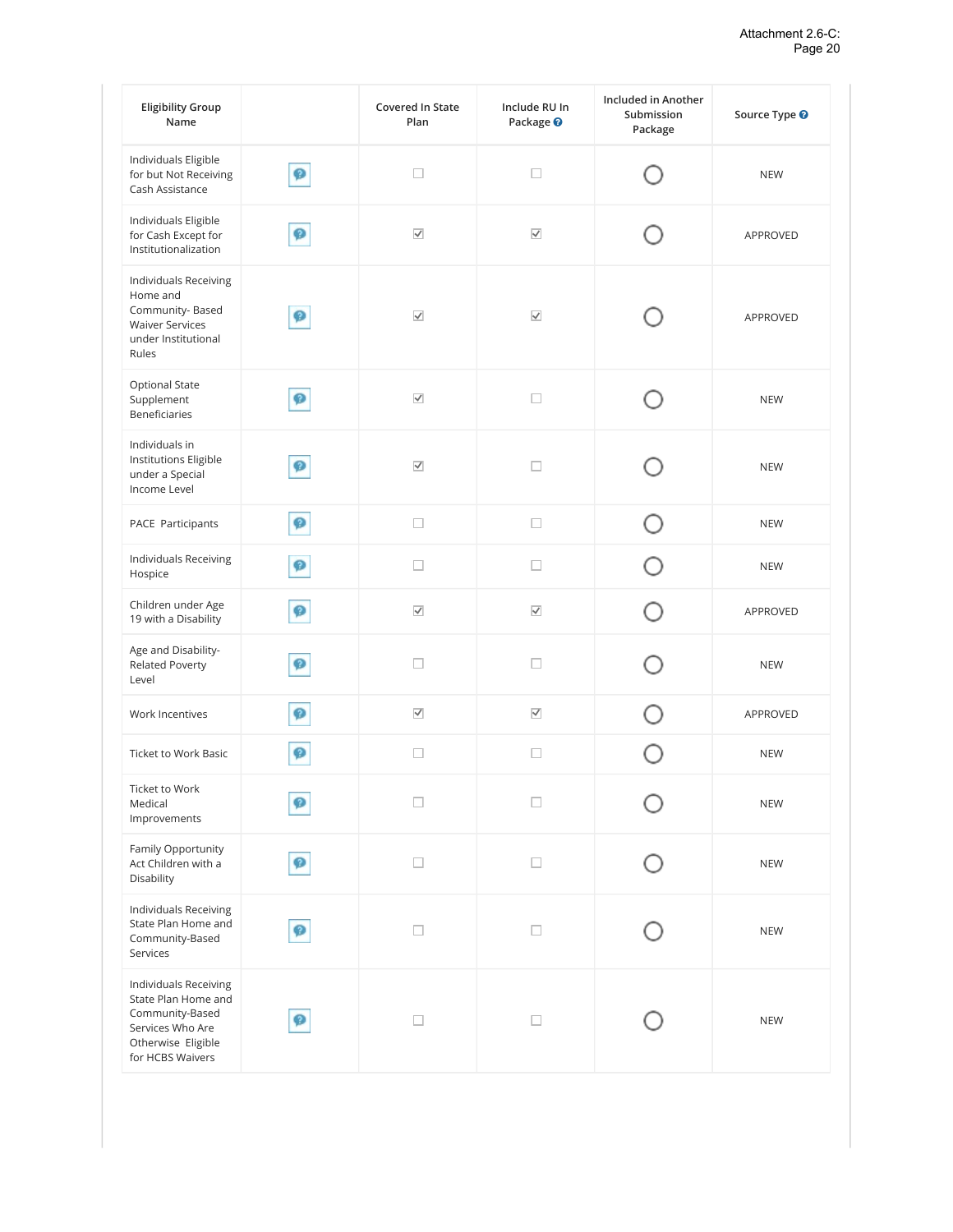# Optional Eligibility Groups

MEDICAID | Medicaid State Plan | Eligibility | SD2019MS0004O | SD-20-0001

# Package Header

|                                 | Package ID SD2019MS0004O |                                          | <b>SPA ID</b> SD-20-0001 |
|---------------------------------|--------------------------|------------------------------------------|--------------------------|
| <b>Submission Type</b> Official |                          | <b>Initial Submission Date 1/13/2020</b> |                          |
| Approval Date 3/10/2020         |                          | Effective Date 1/1/2020                  |                          |
| Superseded SPA ID SD-13-0015    |                          |                                          |                          |
|                                 | System-Derived           |                                          |                          |

# B. Medically Needy Options for Coverage

The state provides Medicaid to specified groups of individuals who are medically needy.

 $\bigcirc$  Yes  $\circledast$  No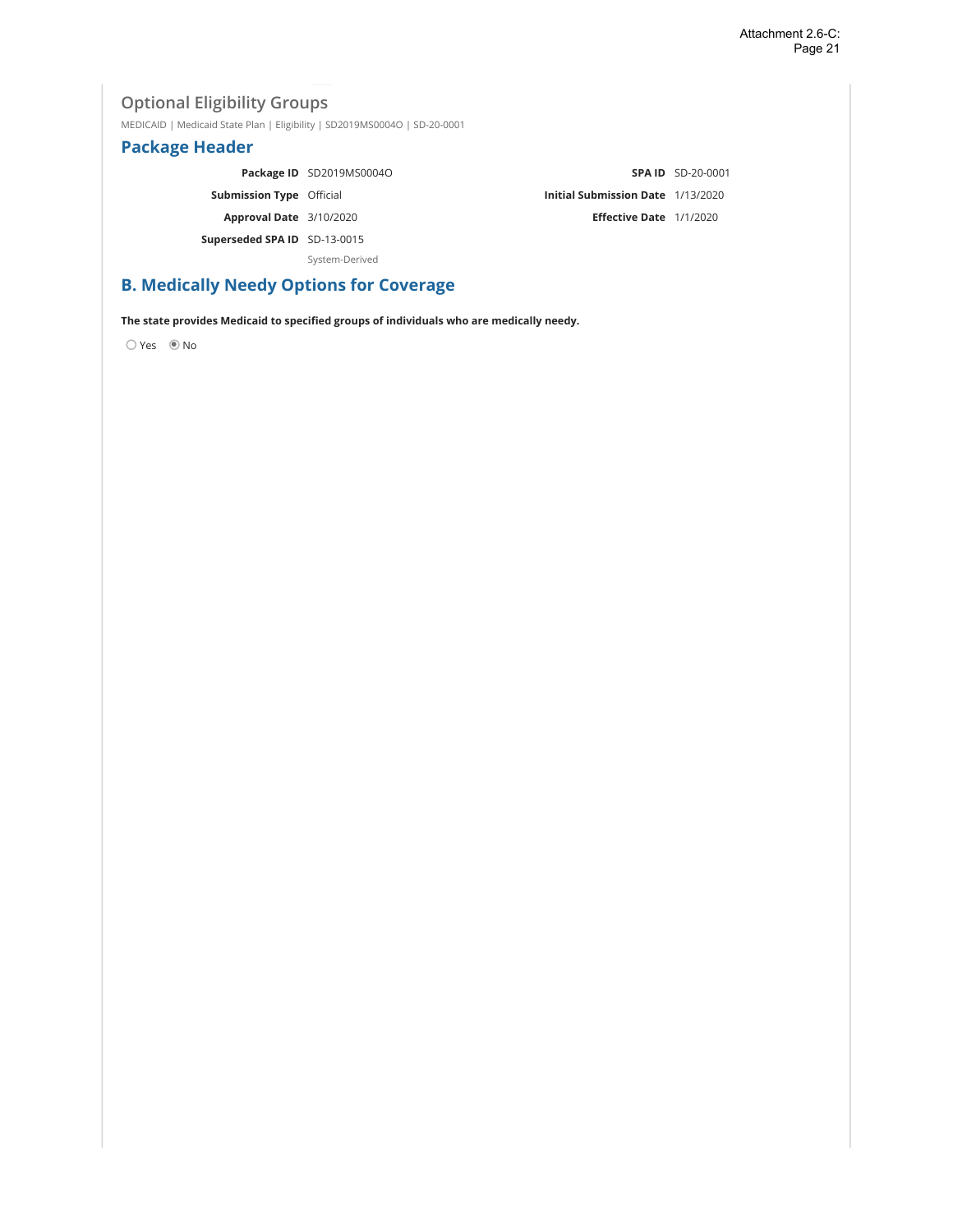# Optional Eligibility Groups

MEDICAID | Medicaid State Plan | Eligibility | SD2019MS0004O | SD-20-0001

## Package Header

|                                 | Package ID SD2019MS0004O |                                   | <b>SPA ID</b> SD-20-0001 |
|---------------------------------|--------------------------|-----------------------------------|--------------------------|
| <b>Submission Type Official</b> |                          | Initial Submission Date 1/13/2020 |                          |
| Approval Date 3/10/2020         |                          | Effective Date 1/1/2020           |                          |
| Superseded SPA ID SD-13-0015    |                          |                                   |                          |
|                                 | System-Derived           |                                   |                          |

# C. Additional Information (optional)

# Eligibility Groups Deselected from Coverage

The following eligibility groups were previously covered in the source approved version of the state plan and deselected from coverage as part of this submission package:

• N/A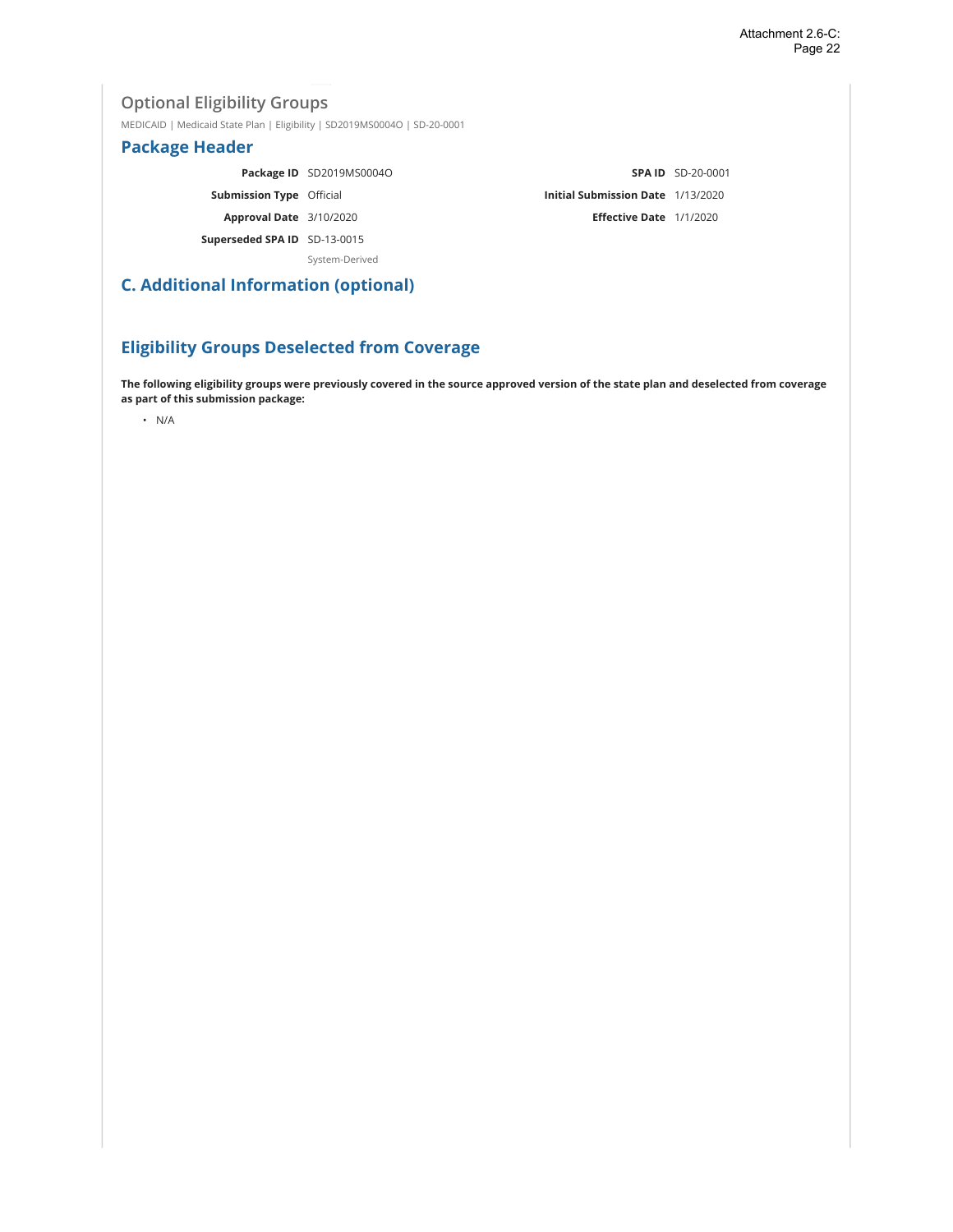# Medicaid State Plan Eligibility

Eligibility Groups - Options for Coverage

## Individuals Eligible for Cash Except for Institutionalization

MEDICAID | Medicaid State Plan | Eligibility | SD2019MS0004O | SD-20-0001

Individuals who would be eligible for federal cash assistance or an optional state supplement, except for institutionalization.

### Package Header

Package ID SD2019MS0004O

Submission Type Official Approval Date 3/10/2020 Superseded SPA ID SD-13-0015

SPA ID SD-20-0001 Initial Submission Date 1/13/2020 Effective Date 1/1/2020

The state covers the optional Individuals Eligible for Cash Except for Institutionalization eligibility group in accordance with the following provisions:

### A. Characteristics

Individuals qualifying under this eligibility group must meet the following criteria:

User-Entered

1. Are in a medical institution.

2. Would meet the eligibility requirements for at least one of the following cash assistance programs, but for the lower income standards used to determine eligibility for institutionalized individuals:

 $\overline{\mathsf{L}}$  a. SSI

b. Optional State Supplement

 $\Box$  c. AFDC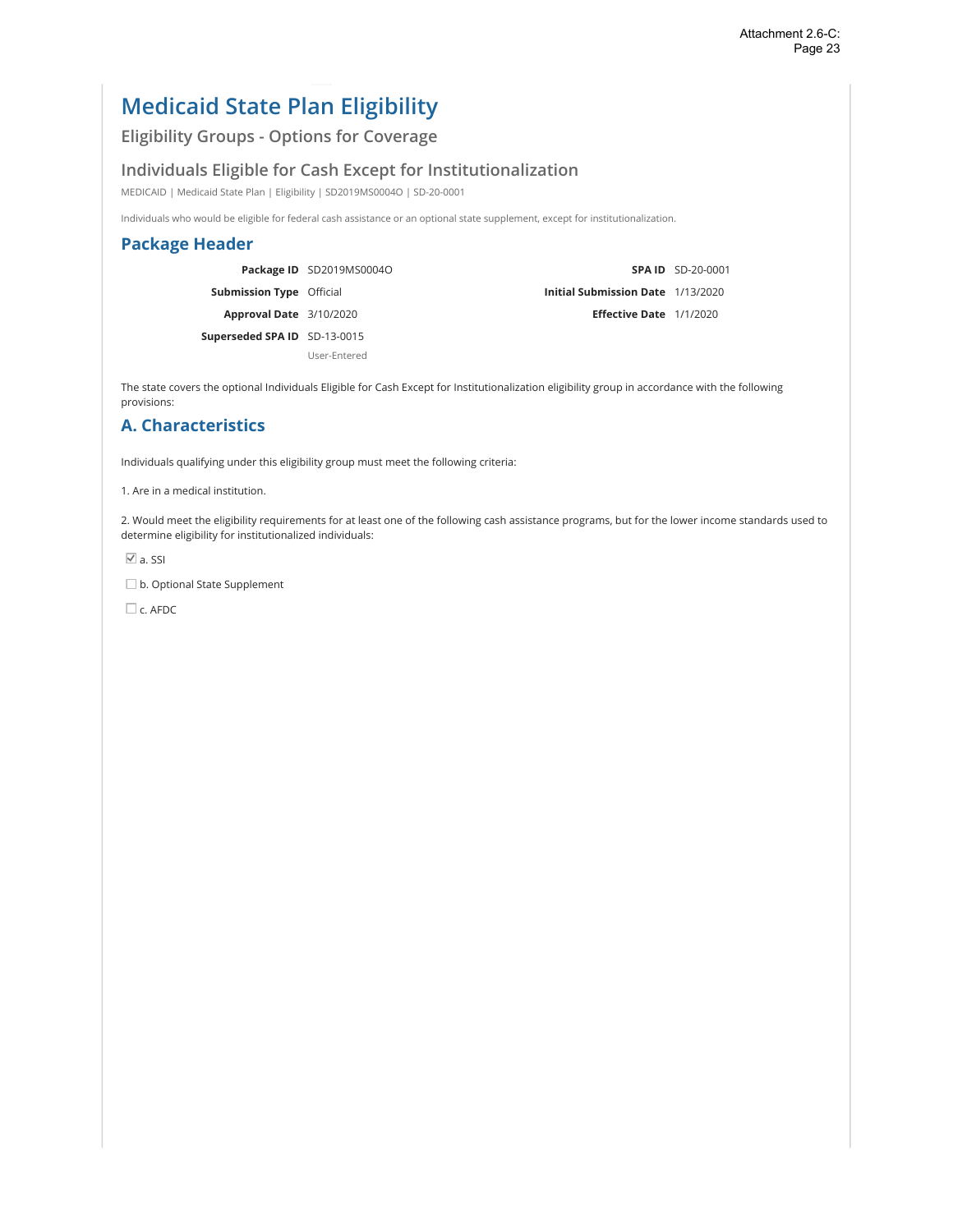MEDICAID | Medicaid State Plan | Eligibility | SD2019MS0004O | SD-20-0001

## Package Header

|                                 | Package ID SD2019MS0004O |                                          | <b>SPA ID</b> SD-20-0001 |
|---------------------------------|--------------------------|------------------------------------------|--------------------------|
| <b>Submission Type Official</b> |                          | <b>Initial Submission Date 1/13/2020</b> |                          |
| Approval Date 3/10/2020         |                          | Effective Date 1/1/2020                  |                          |
| Superseded SPA ID SD-13-0015    |                          |                                          |                          |
|                                 | User-Entered             |                                          |                          |

# B. Individuals Covered

1. The state covers all individuals who meet the characteristics described in section A.

Yes

 $\odot$  No

2. The state covers the following populations:

 $\blacksquare$  a. Individuals age 65 or older

 $\overline{\mathcal{L}}$  b. Individuals who have blindness

 $\overline{\mathbb{C}}$  c. Individuals who have a disability

 $\square$  d. All children under a specified age limit:

 $\square$  e. Reasonable classifications of children

 $\Box$  f. Parents and other caretaker relatives

 $\square$  g. Pregnant women

 $\square$  h. Other population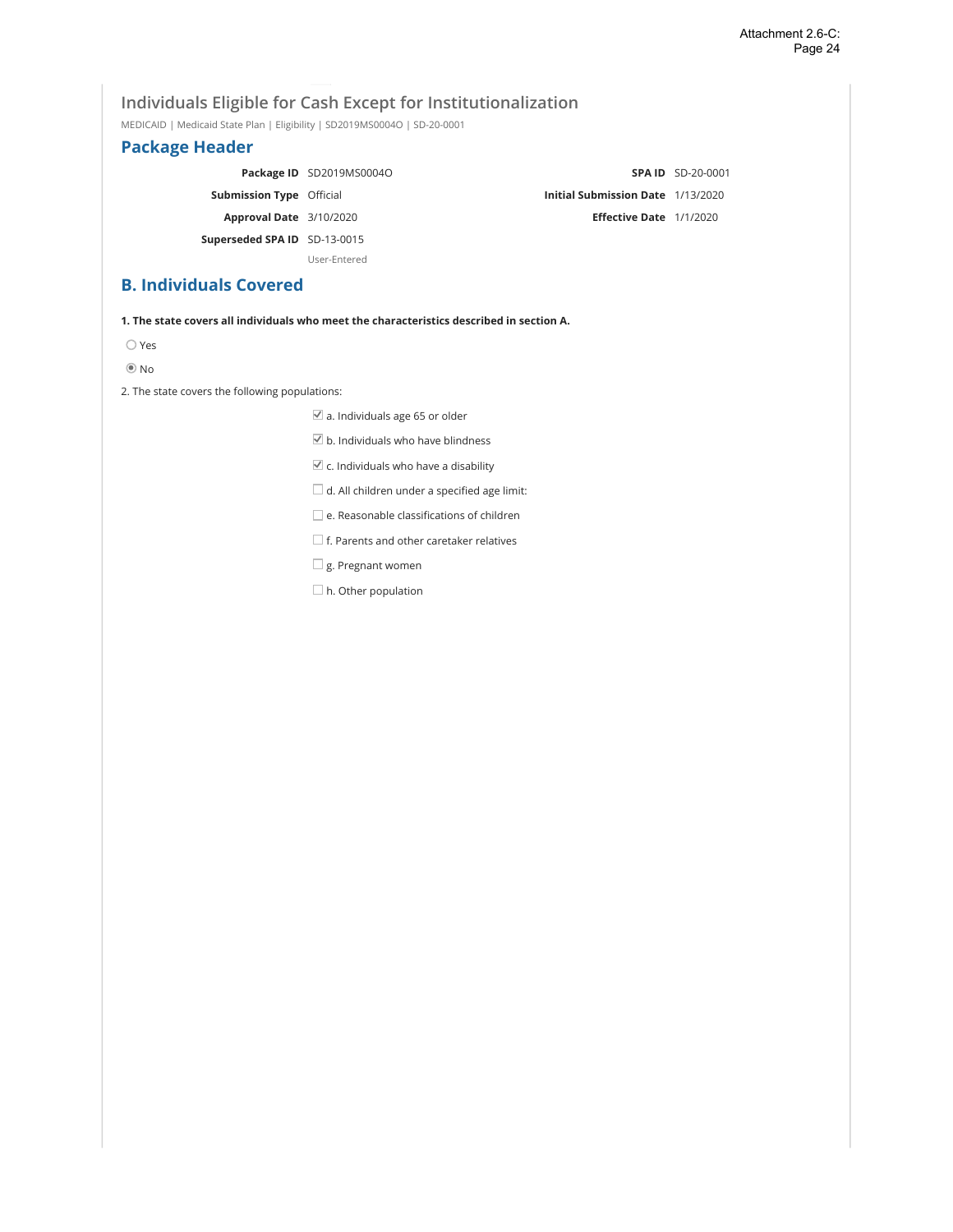MEDICAID | Medicaid State Plan | Eligibility | SD2019MS0004O | SD-20-0001

### Package Header

|                                 | Package ID SD2019MS0004O |                                   | <b>SPA ID</b> SD-20-0001 |
|---------------------------------|--------------------------|-----------------------------------|--------------------------|
| <b>Submission Type Official</b> |                          | Initial Submission Date 1/13/2020 |                          |
| Approval Date 3/10/2020         |                          | Effective Date 1/1/2020           |                          |
| Superseded SPA ID SD-13-0015    |                          |                                   |                          |
|                                 | User-Entered             |                                   |                          |

# C. Financial Methodologies

1. In calculating household income and resources for individuals who are seeking eligibility on the basis of being age 65 or older or having blindness or disability, SSI methodologies are used. Please refer as necessary to Non-MAGI Methodologies, completed by the state.

3. Less restrictive methodologies are used in calculating countable income.

Yes

 $\bigcirc$  No

The less restrictive income methodologies are:

Census Bureau wages are disregarded.

Description of disregard: Disregard Census Bureau

wages for temporary employment related to decennial census activities.

4. Less restrictive methodologies are used in calculating countable resources.

Yes

No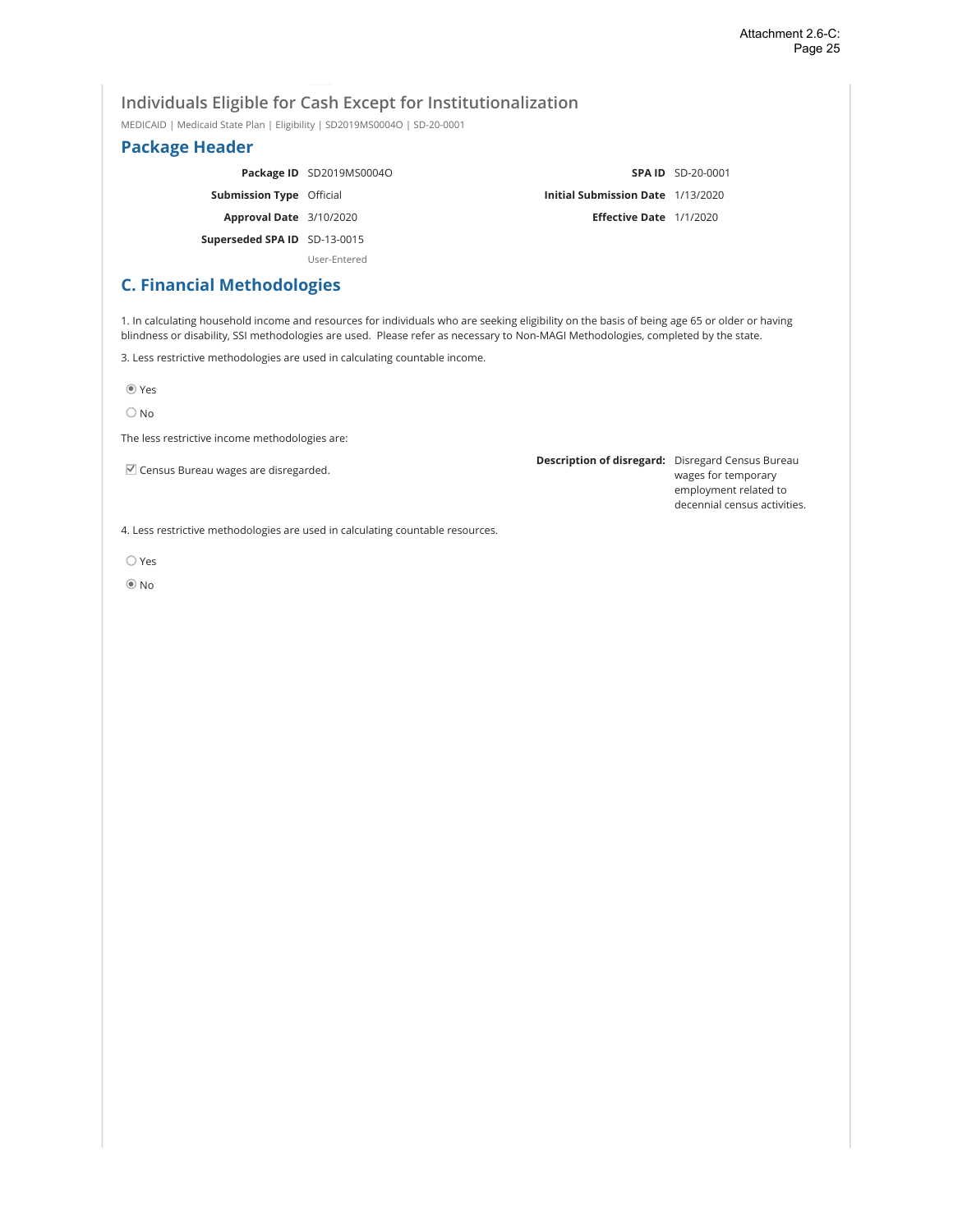MEDICAID | Medicaid State Plan | Eligibility | SD2019MS0004O | SD-20-0001

# Package Header

|                                 | Package ID SD2019MS0004O |                                          | <b>SPA ID</b> SD-20-0001 |
|---------------------------------|--------------------------|------------------------------------------|--------------------------|
| <b>Submission Type Official</b> |                          | <b>Initial Submission Date 1/13/2020</b> |                          |
| Approval Date 3/10/2020         |                          | Effective Date 1/1/2020                  |                          |
| Superseded SPA ID SD-13-0015    |                          |                                          |                          |
|                                 | User-Entered             |                                          |                          |

# D. Income Standard Used

The income standard used is the standard of the most closely related cash assistance program.

### E. Resource Standard Used

The resource standard used is the standard of the most closely related cash assistance program.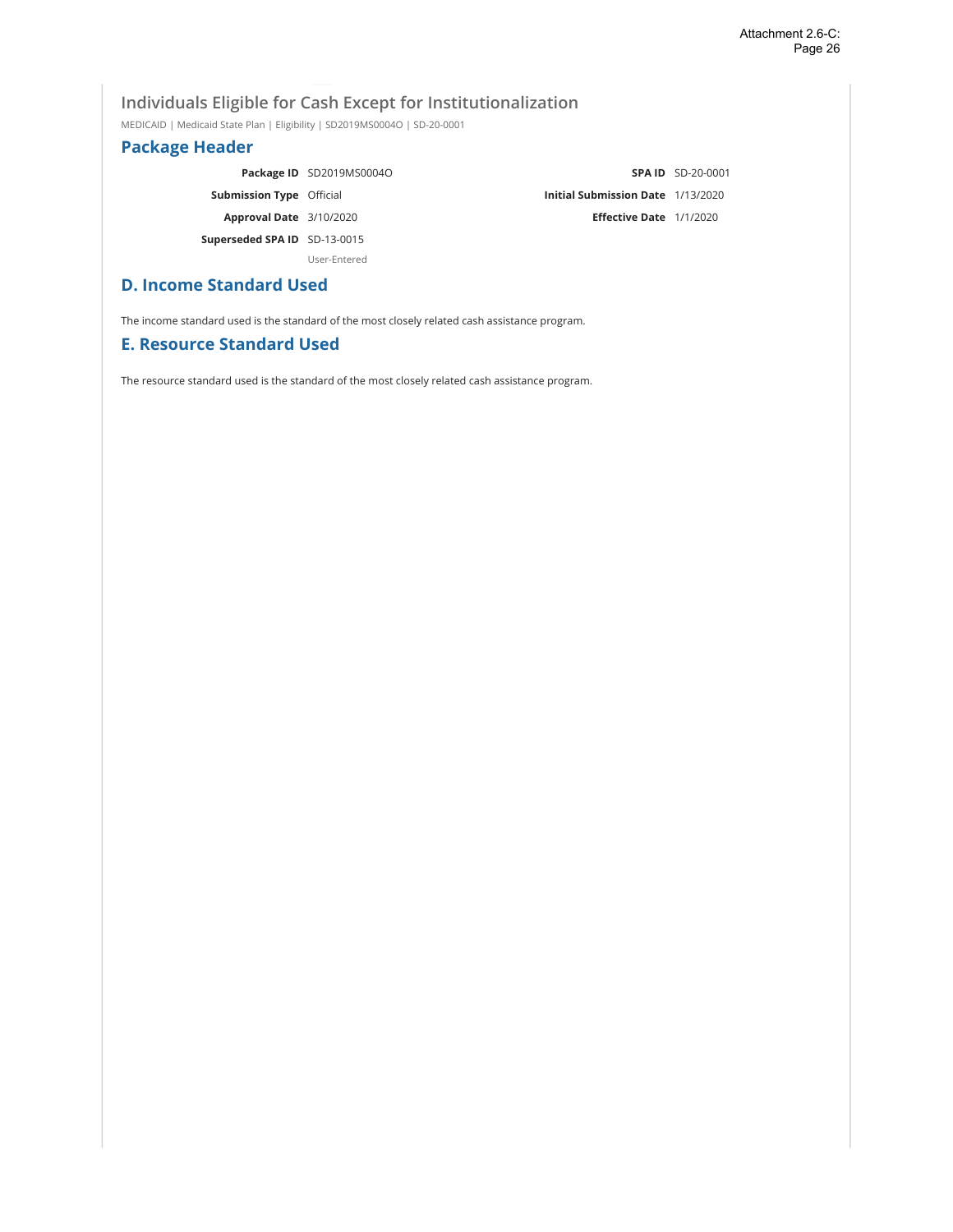MEDICAID | Medicaid State Plan | Eligibility | SD2019MS0004O | SD-20-0001

# Package Header

|                                 | Package ID SD2019MS0004O |                                   | <b>SPA ID</b> SD-20-0001 |
|---------------------------------|--------------------------|-----------------------------------|--------------------------|
| <b>Submission Type Official</b> |                          | Initial Submission Date 1/13/2020 |                          |
| Approval Date 3/10/2020         |                          | Effective Date 1/1/2020           |                          |
| Superseded SPA ID SD-13-0015    |                          |                                   |                          |
|                                 | User-Entered             |                                   |                          |

# F. Additional Information (optional)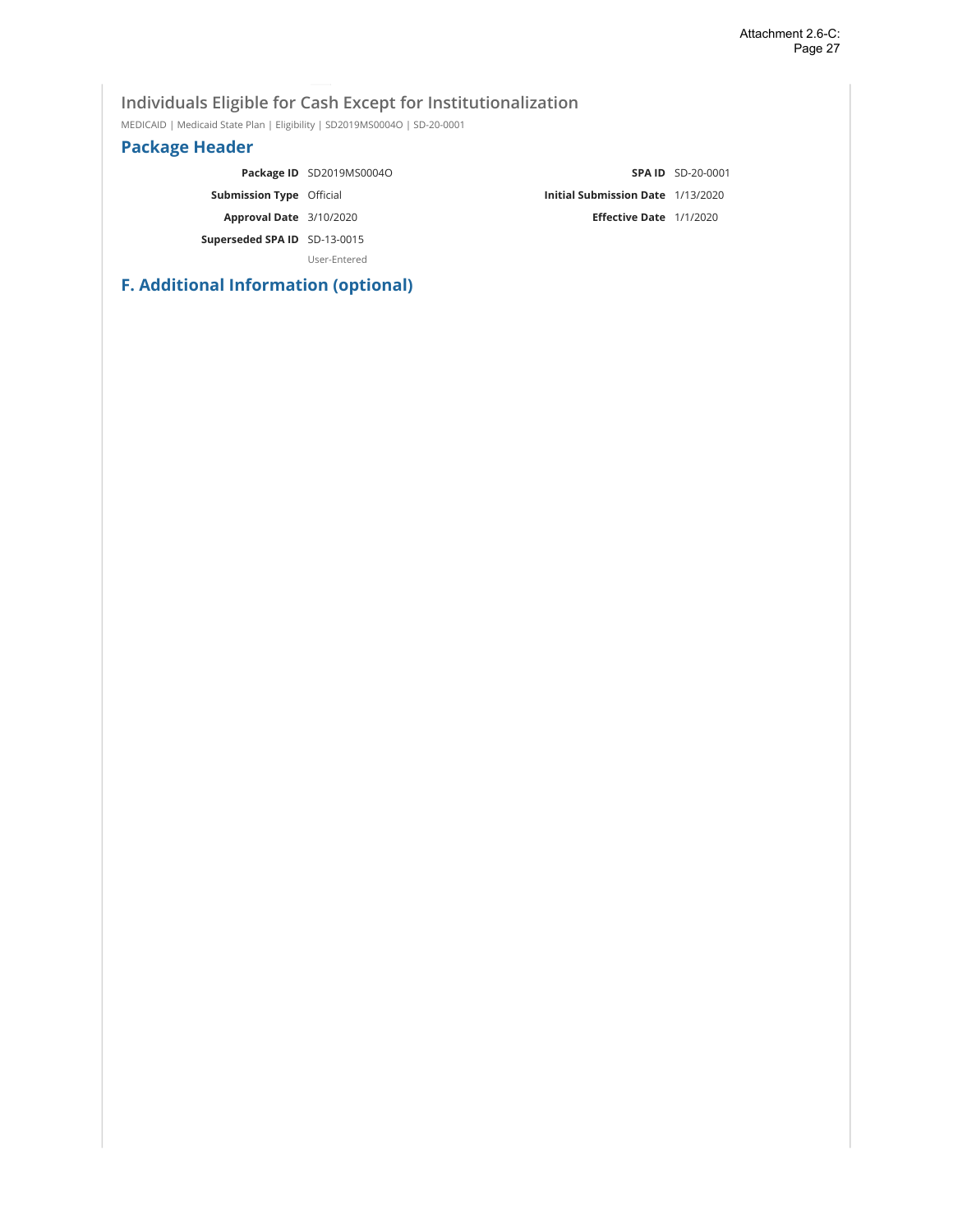# Medicaid State Plan Eligibility

Eligibility Groups - Options for Coverage

Individuals Receiving Home and Community-Based Waiver Services under Institutional Rules

MEDICAID | Medicaid State Plan | Eligibility | SD2019MS0004O | SD-20-0001

Individuals who would be eligible for Medicaid if they were in an institution and who receive home and community-based services.

#### Package Header

Package ID SD2019MS0004O Submission Type Official Approval Date 3/10/2020 Superseded SPA ID SD-13-0015 User-Entered

SPA ID SD-20-0001 Initial Submission Date 1/13/2020 Effective Date 1/1/2020

The state operates the Individuals Receiving Home and Community-Based Waiver Services under Institutional Rules eligibility group in accordance with the following provisions:

### A. Characteristics

Individuals qualifying under this eligibility group must meet the following criteria:

1. Would be eligible for Medicaid if in a medical institution.

2. But for the provision of home and community-based services under a waiver granted under section 1915(c), (d) or (e) of the Act:

a. For waivers granted under 1915(c), the individuals would otherwise require the level of care furnished in a hospital, a nursing facility or an intermediate care facility for individuals with intellectual disabilities.

b. For waivers granted under 1915(d) or (e), the individuals would otherwise require the level of care furnished in a hospital or nursing facitlity.

3. Will receive the waivered services.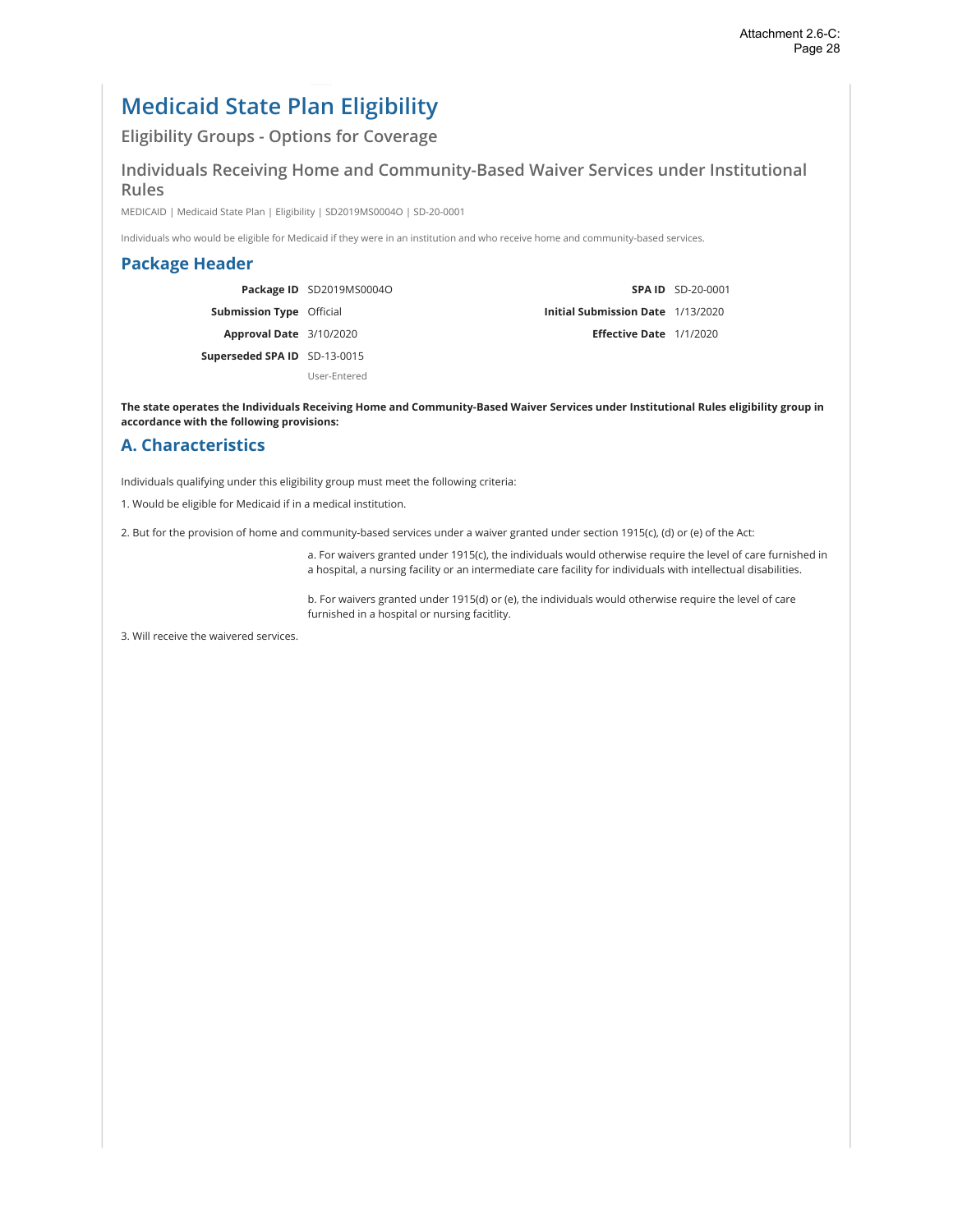Individuals Receiving Home and Community-Based Waiver Services under Institutional Rules

MEDICAID | Medicaid State Plan | Eligibility | SD2019MS0004O | SD-20-0001

### Package Header

|                                 | Package ID SD2019MS0004O |                                          | <b>SPA ID</b> SD-20-0001 |  |
|---------------------------------|--------------------------|------------------------------------------|--------------------------|--|
| <b>Submission Type Official</b> |                          | <b>Initial Submission Date 1/13/2020</b> |                          |  |
| Approval Date 3/10/2020         |                          | Effective Date 1/1/2020                  |                          |  |
| Superseded SPA ID SD-13-0015    |                          |                                          |                          |  |
|                                 | User-Entered             |                                          |                          |  |

# B. Income and Resource Methodologies

1. The income and resource methodologies used for this group are those used to determine eligibility for a state plan group under which the individual would be eligible if in an institution.

2. Less restrictive methodologies are used in calculating countable income.

Yes

 $\bigcirc$  No

The less restrictive income methodologies are:

Census Bureau wages are disregarded.

Description of disregard: Disregard Census Bureau wages for temporary employment related to decennial census activities.

3. Less restrictive methodologies are used in calculating countable resources.

Yes

 $\odot$  No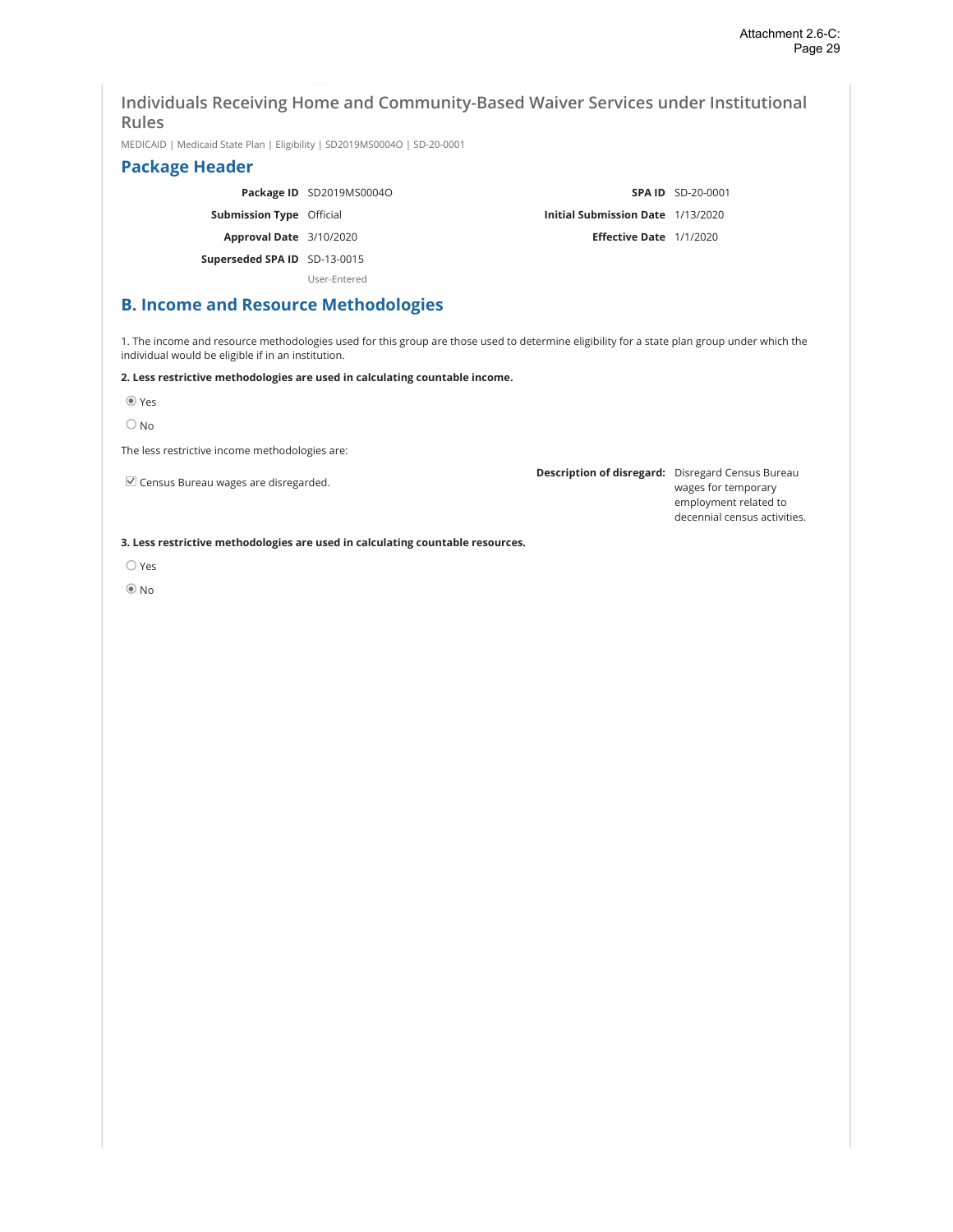Individuals Receiving Home and Community-Based Waiver Services under Institutional Rules

MEDICAID | Medicaid State Plan | Eligibility | SD2019MS0004O | SD-20-0001

### Package Header

|                                 | Package ID SD2019MS0004O |                                   | <b>SPA ID</b> SD-20-0001 |
|---------------------------------|--------------------------|-----------------------------------|--------------------------|
| <b>Submission Type Official</b> |                          | Initial Submission Date 1/13/2020 |                          |
| Approval Date 3/10/2020         |                          | Effective Date 1/1/2020           |                          |
| Superseded SPA ID SD-13-0015    |                          |                                   |                          |
|                                 | User-Entered             |                                   |                          |

# C. Income and Resource Standards

The income and resource standards used for this group are those used to determine eligibility for a state plan group under which the individual would be eligible if in an institution.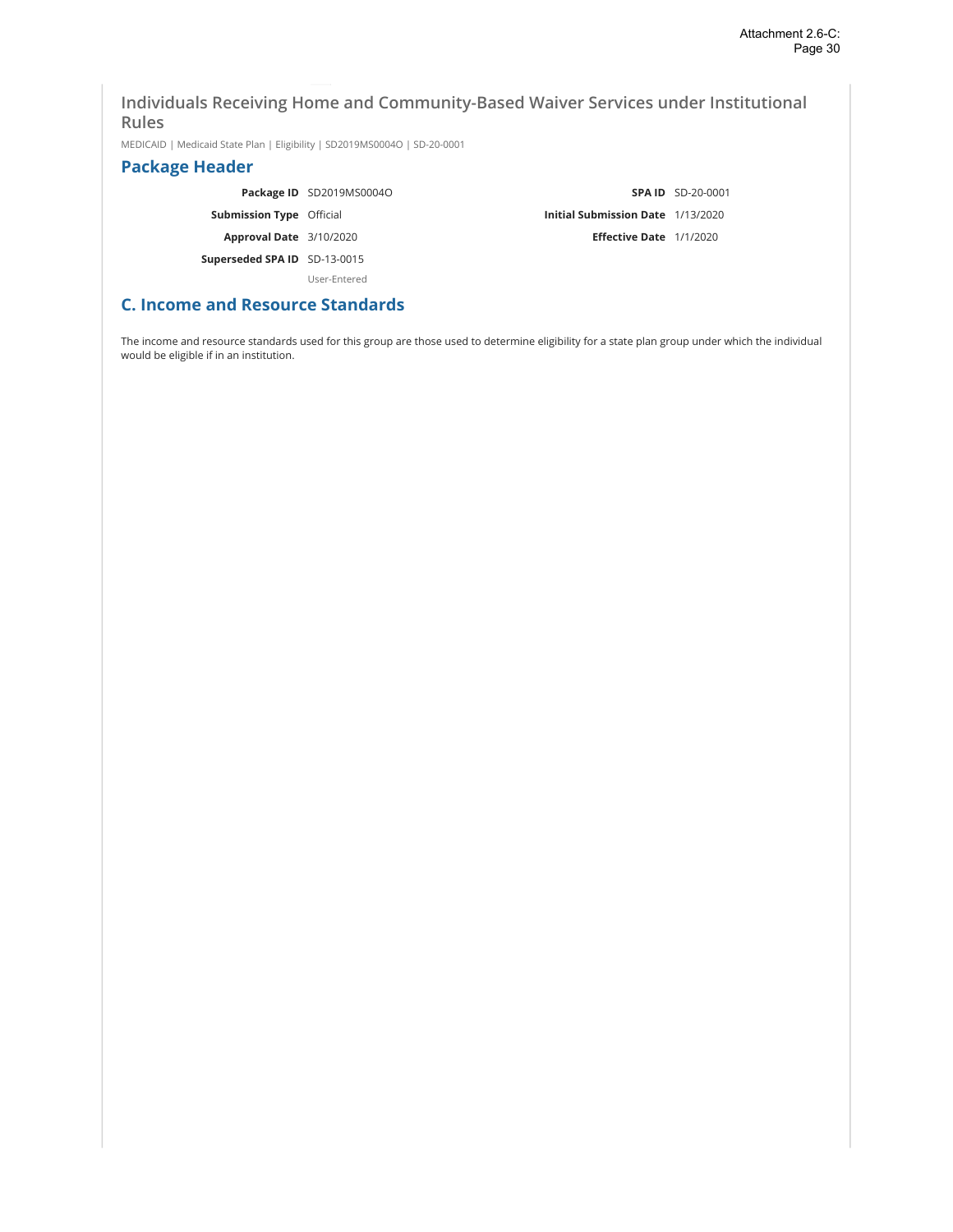Individuals Receiving Home and Community-Based Waiver Services under Institutional Rules

MEDICAID | Medicaid State Plan | Eligibility | SD2019MS0004O | SD-20-0001

# Package Header

|                                 | Package ID SD2019MS0004O |                                          | <b>SPA ID</b> SD-20-0001 |
|---------------------------------|--------------------------|------------------------------------------|--------------------------|
| <b>Submission Type Official</b> |                          | <b>Initial Submission Date 1/13/2020</b> |                          |
| Approval Date 3/10/2020         |                          | Effective Date 1/1/2020                  |                          |
| Superseded SPA ID SD-13-0015    |                          |                                          |                          |
|                                 | User-Entered             |                                          |                          |

# D. Additional Information (optional)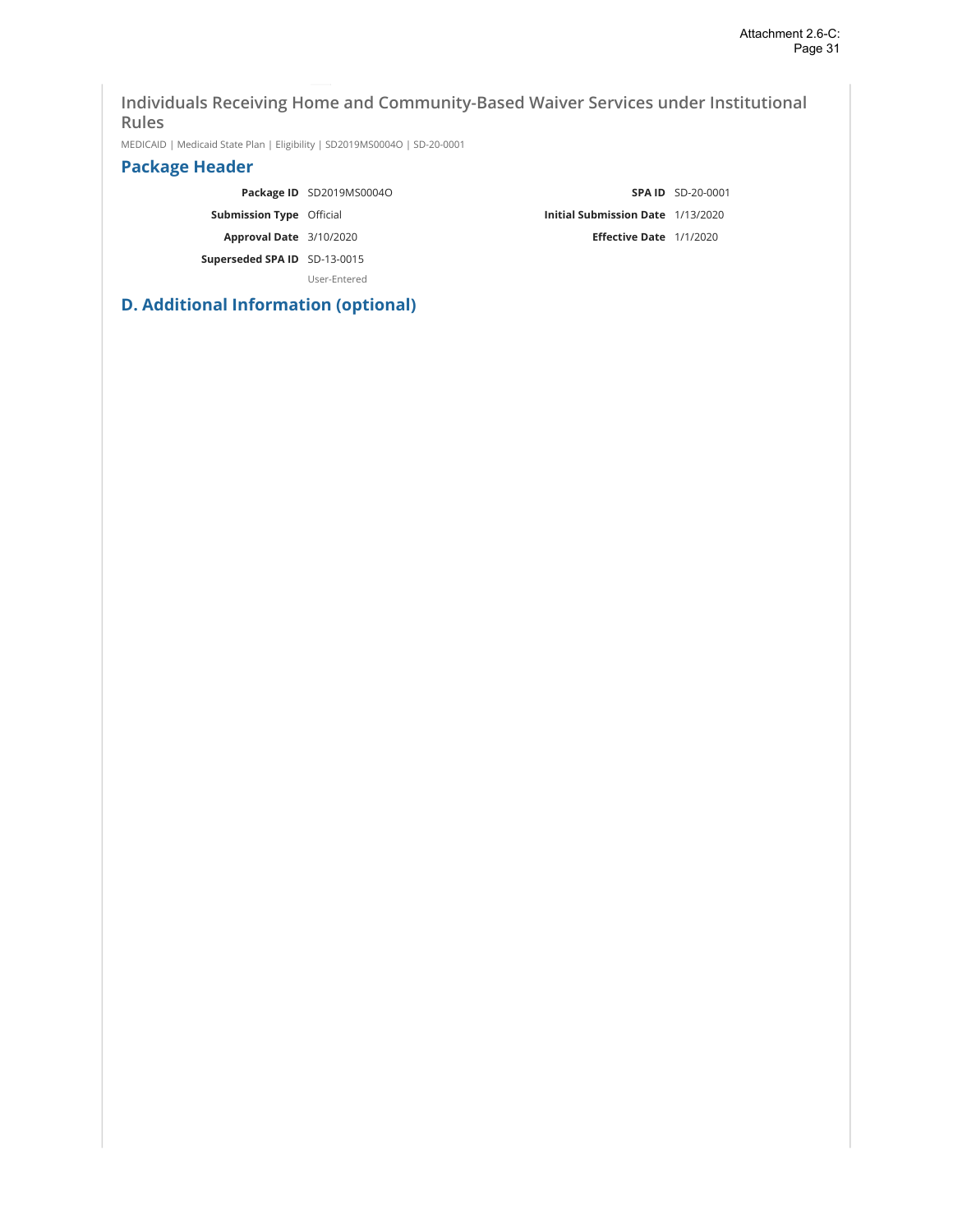# Medicaid State Plan Eligibility

Eligibility Groups - Options for Coverage

### Children under Age 19 with a Disability

MEDICAID | Medicaid State Plan | Eligibility | SD2019MS0004O | SD-20-0001

Children under age 19 with a disability who would be eligible if they were in a medical institution (known as Katie Beckett).

### Package Header

Package ID SD2019MS0004O Submission Type Official Approval Date 3/10/2020 Superseded SPA ID SD-13-0015 User-Entered

SPA ID SD-20-0001 Initial Submission Date 1/13/2020 Effective Date 1/1/2020

The state operates the Children under Age 19 with a Disability eligibility group in accordance with the following provisions:

## A. Characteristics

Individuals qualifying under this eligibility group must meet the following criteria:

1. Are under age 19 and qualify as an individual with a disability under section 1614(a) of the Act.

2. For whom the state has determined the following:

a. The individual requires a level of care provided in a hospital, nursing facility, or intermediate care facility for individuals with intellectual disabilities;

b. It is appropriate to provide such care for the child outside such an institution; and

c. The estimated cost for the individual's care is not greater than the cost which would otherwise be expended within an appropriate institution.

3. Would be eligible for one or more of the following Medicaid eligibility groups if in a medical institution:

 $\overline{\mathbb{Z}}$  a. Individuals in Institutions Eligible under a Special Income Level

 $\square$  b. Age and Disability-related Poverty Level

 $\square$  c. Medically Needy Individuals

 $\square$  d. Individuals Eligible for but Not Receiving Cash Assistance

 $\square$  e. Other eligibility group(s):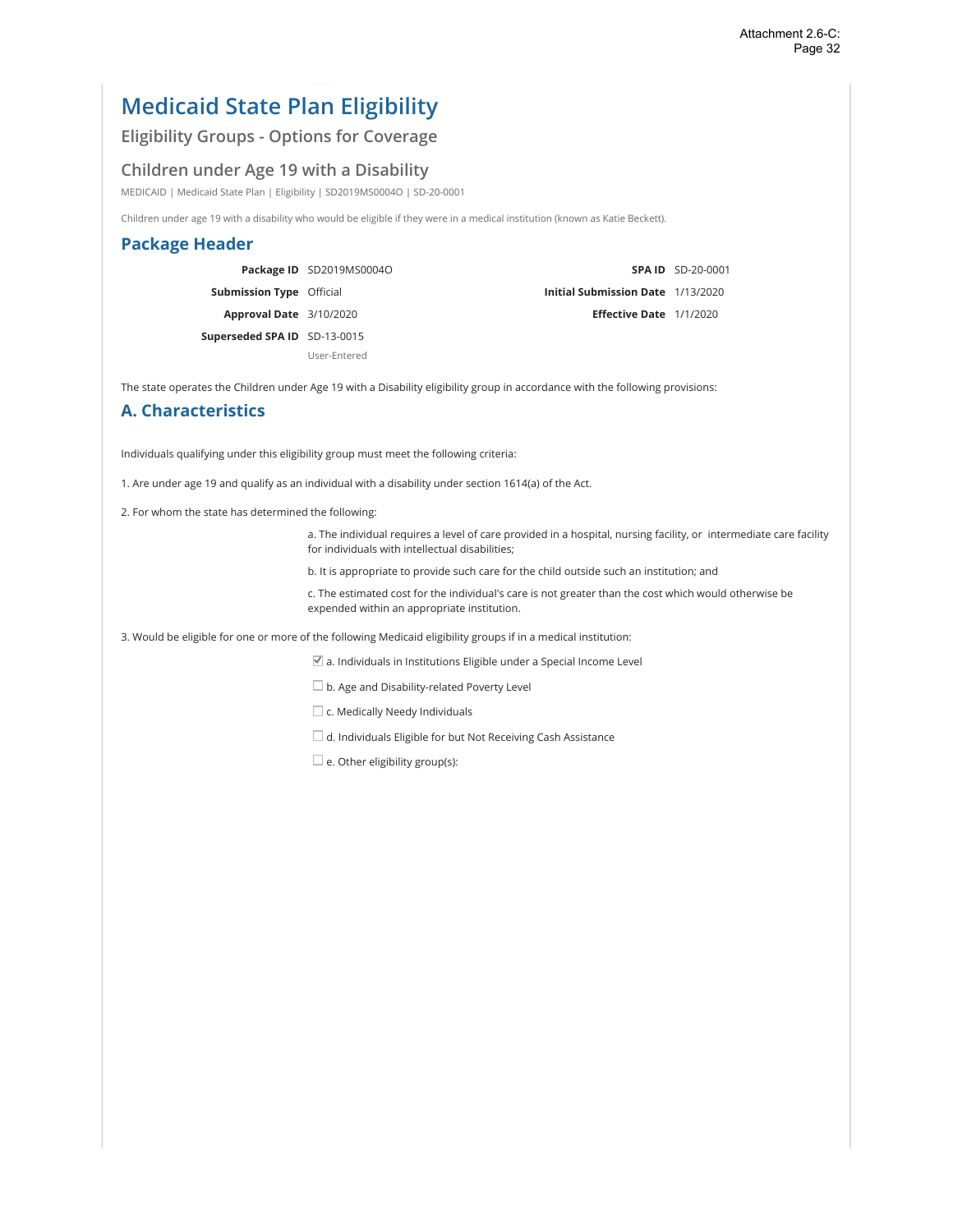# Children under Age 19 with a Disability

MEDICAID | Medicaid State Plan | Eligibility | SD2019MS0004O | SD-20-0001

### Package Header

|                                 | Package ID SD2019MS0004O |                                          | <b>SPA ID</b> SD-20-0001 |
|---------------------------------|--------------------------|------------------------------------------|--------------------------|
| <b>Submission Type Official</b> |                          | <b>Initial Submission Date 1/13/2020</b> |                          |
| Approval Date 3/10/2020         |                          | <b>Effective Date</b> 1/1/2020           |                          |
| Superseded SPA ID SD-13-0015    |                          |                                          |                          |
|                                 | User-Entered             |                                          |                          |

# B. Financial Methodologies and Standards

1. The income and resource methodologies and standards for the group used to determine institutional eligibility are used for this group.

2. Less restrictive methodologies are used in calculating countable income.

Yes

 $\bigcirc$  No

The less restrictive income methodologies are:

Census Bureau wages are disregarded.

Description of disregard: Disregard Census Bureau

wages for temporary employment related to decennial census activities.

3. Less restrictive methodologies are used in calculating countable resources.

Yes

No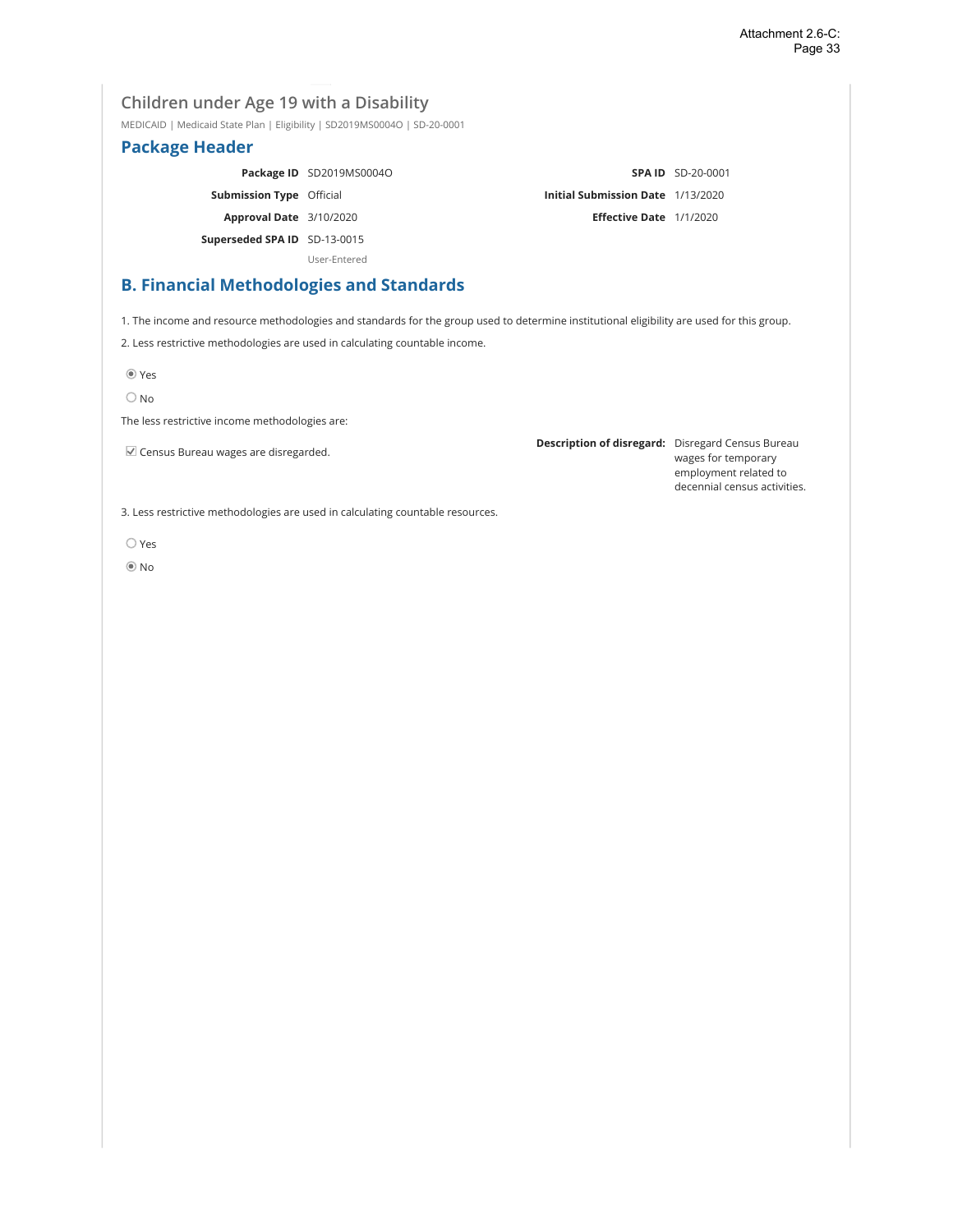### Children under Age 19 with a Disability

MEDICAID | Medicaid State Plan | Eligibility | SD2019MS0004O | SD-20-0001

### Package Header

|                                 | Package ID SD2019MS0004O |                                          | <b>SPA ID</b> SD-20-0001 |
|---------------------------------|--------------------------|------------------------------------------|--------------------------|
| <b>Submission Type</b> Official |                          | <b>Initial Submission Date 1/13/2020</b> |                          |
| Approval Date 3/10/2020         |                          | Effective Date 1/1/2020                  |                          |
| Superseded SPA ID SD-13-0015    |                          |                                          |                          |
|                                 | User-Entered             |                                          |                          |

### C. Cost Effectiveness Determination

1. The cost-effectiveness determination is performed:

a. Annually

b. Semi-annually

 $\circlearrowright$  c. Other frequency:

2. The calculation is made at the individual level, using the following methodology:

a. Standard methodology is used.

i. The cost of services for the individual at home is determined using one of the following methods:

(1) By projecting the approved plan of care.

Description:

The total cost to the Medicaid program of services required to maintain an individual in

their home will be compared to the Medicaid cost for an appropriate level of institutional care. The Medicaid cost is based on the historical costs of receiving services in the applicable type of medical institution. At any time the average cost in the home is greater than the institutional cost the payment for home care will be discontinued unless there is documentation that the home care cost will decrease to a level below institutional care within 60 days. Initial comparison of costs will use an estimated cost

for home care based on the plan of care.

Costs included in the home care will be limited to those services that would be included in the institutional payment. The primary services included are: nutritional therapy or supplements; physical, speech, or occupational therapy; medical equipment; home health agency services; private duty nursing services; and personal care services. Home care services paid by a third party will not be considered in the Medicaid cost to maintain an individual in their home.

 $\bigcirc$  (2) By using another method

ii. The cost of providing institutional care at the appropriate level of care for this individual is determined using the following method:

Description:

See above.

iii. At the time of the cost effectiveness determination, the cost of care for the individual at home is considered to be cost effective if it does not exceed the cost of the individual's institutional care.

Additional comments (optional):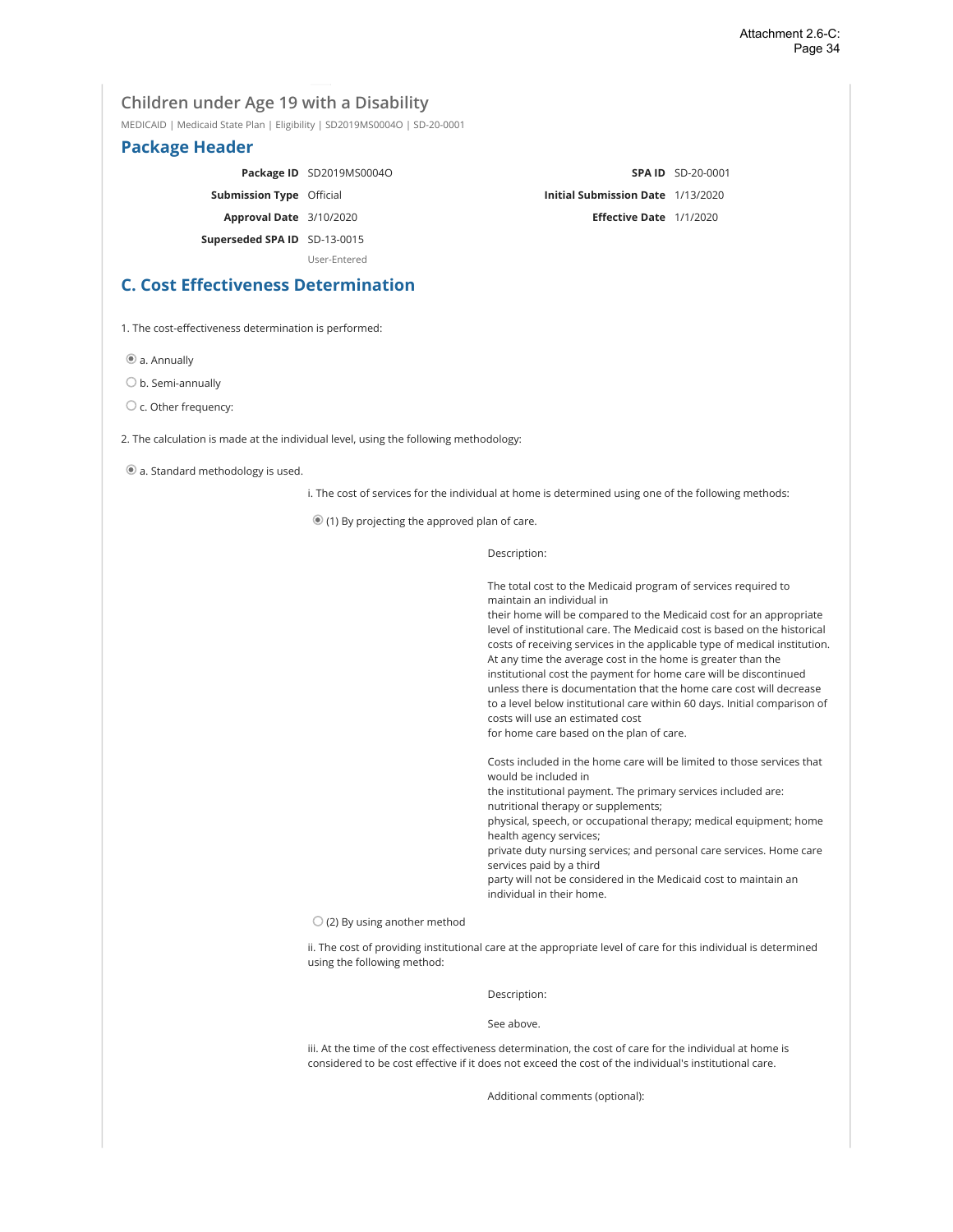$\bigcirc$  b. An alternative methodology is used.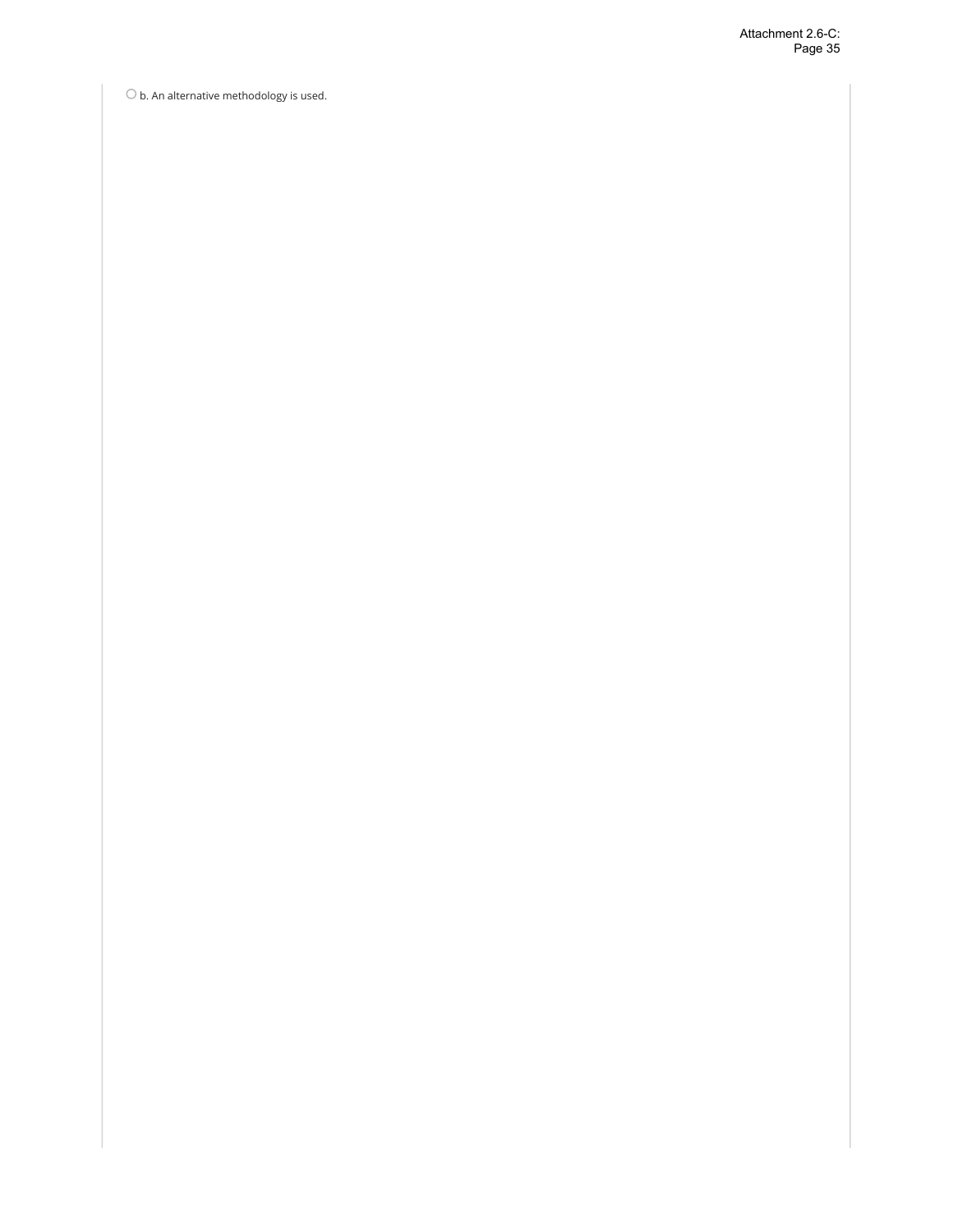# Children under Age 19 with a Disability

MEDICAID | Medicaid State Plan | Eligibility | SD2019MS0004O | SD-20-0001

# Package Header

|                                 | Package ID SD2019MS0004O |                                   | <b>SPA ID</b> SD-20-0001 |
|---------------------------------|--------------------------|-----------------------------------|--------------------------|
| <b>Submission Type</b> Official |                          | Initial Submission Date 1/13/2020 |                          |
| Approval Date 3/10/2020         |                          | Effective Date 1/1/2020           |                          |
| Superseded SPA ID SD-13-0015    |                          |                                   |                          |
|                                 | User-Entered             |                                   |                          |

# D. Additional Information (optional)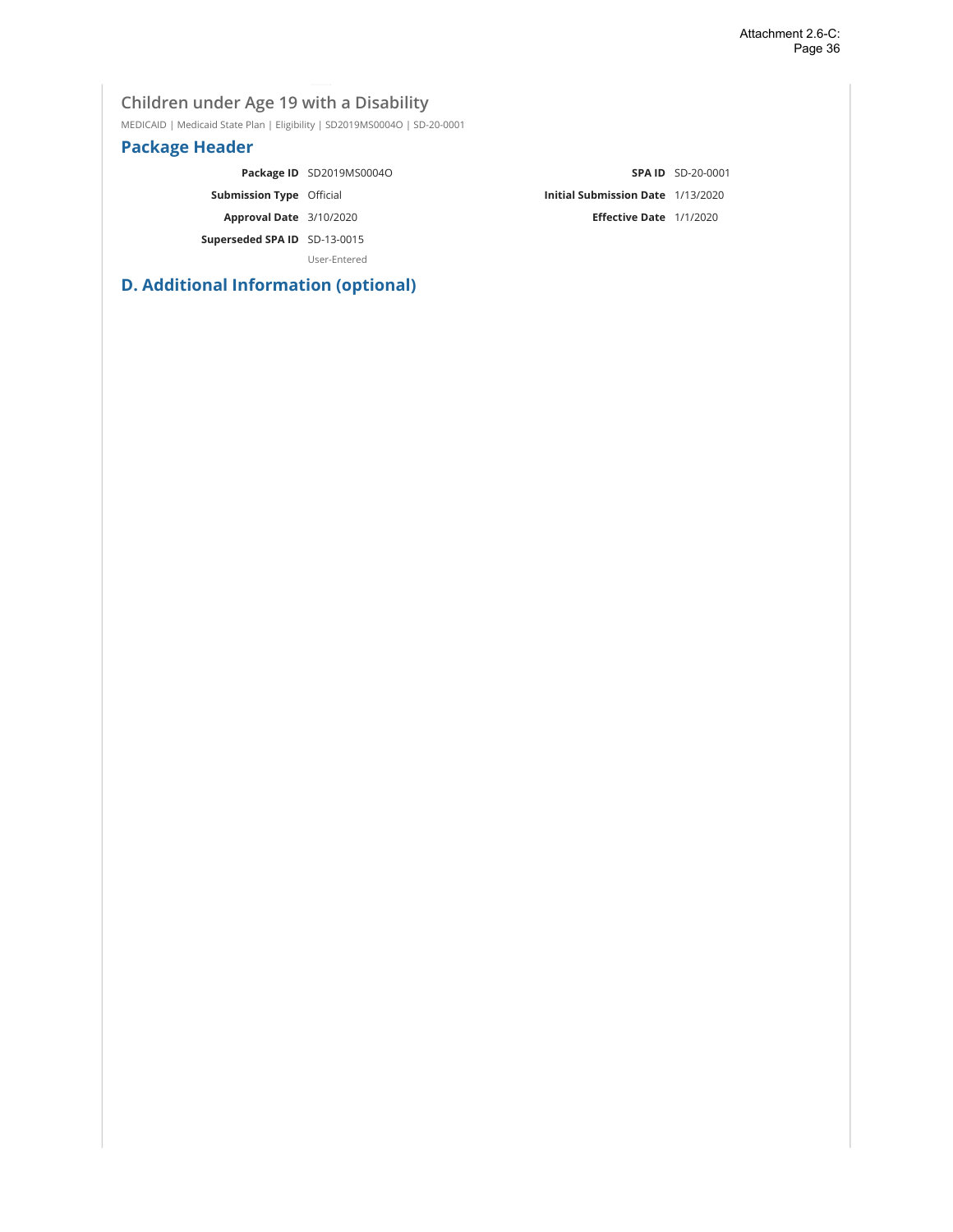# Eligibility Groups - Options for Coverage

### Work Incentives

MEDICAID | Medicaid State Plan | Eligibility | SD2019MS0004O | SD-20-0001

Individuals with a disability with income below 250% of the FPL, who would qualify for SSI except for earned income.

### Package Header

|                                 | Package ID SD2019MS0004O                    |                                   | <b>SPA ID</b> SD-20-0001 |
|---------------------------------|---------------------------------------------|-----------------------------------|--------------------------|
| <b>Submission Type Official</b> |                                             | Initial Submission Date 1/13/2020 |                          |
| Approval Date 3/10/2020         |                                             | Effective Date 1/1/2020           |                          |
|                                 | Superseded SPA ID SD-13-0015 and SD-06-0007 |                                   |                          |
|                                 | User-Entered                                |                                   |                          |

The state covers the optional Work Incentives eligibility group in accordance with the following provisions:

## A. Characteristics

Individuals qualifying under this eligibility group must meet the following criteria:

1. Have earned income.

2. Meet the SSI definition of disability, but for earned income.

3. Meet income and resource standards following a two-step process, which includes:

a. Step One - A comparison of family net income to 250% FPL; and

b. Step Two - A comparison of individual net income and resources to the SSI standards, excluding earned income.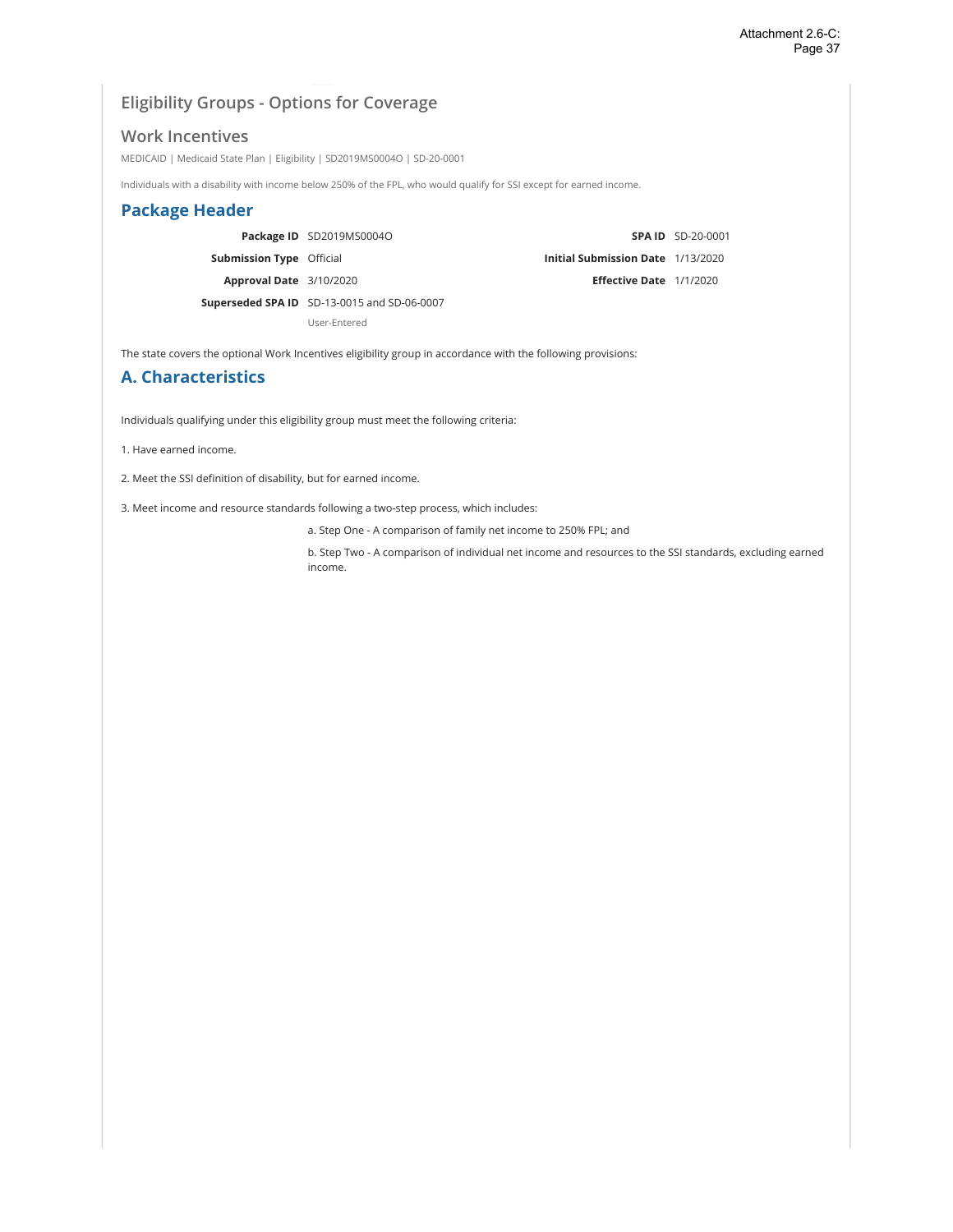### Work Incentives MEDICAID | Medicaid State Plan | Eligibility | SD2019MS0004O | SD-20-0001 Package Header Package ID SD2019MS0004O Submission Type Official Approval Date 3/10/2020 Superseded SPA ID SD-13-0015 and SD-06-0007 User-Entered SPA ID SD-20-0001 Initial Submission Date 1/13/2020 Effective Date 1/1/2020 B. Step One Financial Methodologies and Income Test 1. Financial methodologies a. SSI methodologies are used in calculating family income. Please refer as necessary to Non-MAGI Methodologies, completed by the state. b. Less restrictive methodologies are used in calculating countable income. Yes  $\bigcirc$  No The less restrictive income methodologies are:  $\blacksquare$  Income from household members is disregarded.  $\vee$  Income of the spouse is disregarded. Description: Income of the individual's spouse is disregarded. Census Bureau wages are disregarded. Description of disregard: Disregard Census Bureau wages for temporary employment related to decennial census activities.

2. Income Test

Family net income must be less than 250% FPL. Please refer as necessary to Non-MAGI Methodologies for the definition of family size.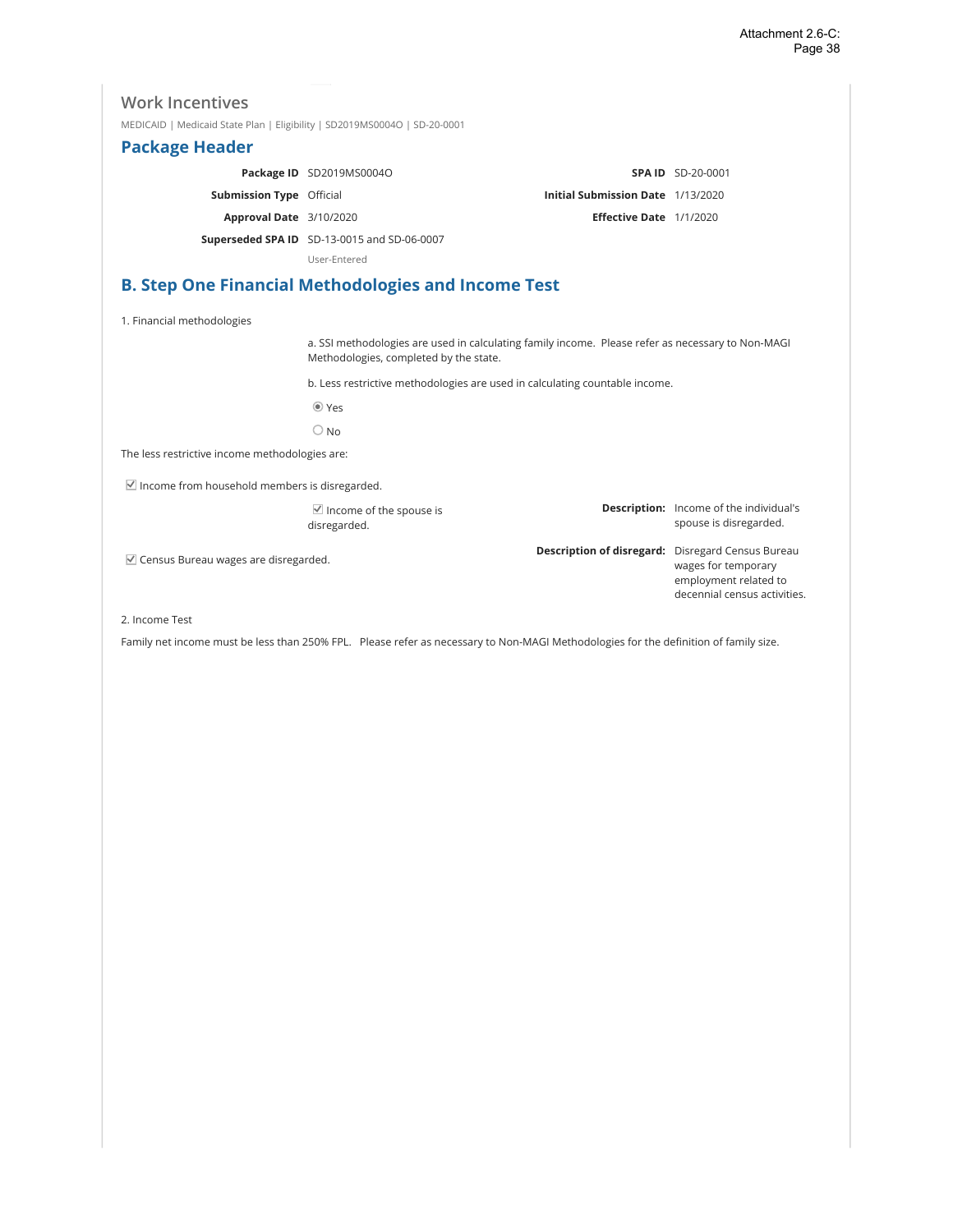| <b>Work Incentives</b>                                                       |                                                                                                      |                                                                                                                                                                                              |                                                                                                                                                      |  |
|------------------------------------------------------------------------------|------------------------------------------------------------------------------------------------------|----------------------------------------------------------------------------------------------------------------------------------------------------------------------------------------------|------------------------------------------------------------------------------------------------------------------------------------------------------|--|
|                                                                              |                                                                                                      |                                                                                                                                                                                              |                                                                                                                                                      |  |
|                                                                              | MEDICAID   Medicaid State Plan   Eligibility   SD2019MS0004O   SD-20-0001                            |                                                                                                                                                                                              |                                                                                                                                                      |  |
| <b>Package Header</b>                                                        |                                                                                                      |                                                                                                                                                                                              |                                                                                                                                                      |  |
|                                                                              | Package ID SD2019MS0004O                                                                             |                                                                                                                                                                                              | <b>SPA ID</b> SD-20-0001                                                                                                                             |  |
| <b>Submission Type Official</b>                                              |                                                                                                      | Initial Submission Date 1/13/2020                                                                                                                                                            |                                                                                                                                                      |  |
| Approval Date 3/10/2020                                                      |                                                                                                      | Effective Date 1/1/2020                                                                                                                                                                      |                                                                                                                                                      |  |
|                                                                              | Superseded SPA ID SD-13-0015 and SD-06-0007                                                          |                                                                                                                                                                                              |                                                                                                                                                      |  |
|                                                                              | User-Entered                                                                                         |                                                                                                                                                                                              |                                                                                                                                                      |  |
|                                                                              | <b>C. Step Two Financial Methodologies and Income/Resource Test</b>                                  |                                                                                                                                                                                              |                                                                                                                                                      |  |
| 1. Financial methodologies                                                   |                                                                                                      |                                                                                                                                                                                              |                                                                                                                                                      |  |
|                                                                              |                                                                                                      | a. SSI methodologies are used in calculating income and resources, except that earned income is not<br>counted. Please refer as necessary to Non-MAGI Methodologies, completed by the state. |                                                                                                                                                      |  |
|                                                                              |                                                                                                      | b. Less restrictive methodologies are used in calculating countable income.                                                                                                                  |                                                                                                                                                      |  |
|                                                                              | $\odot$ Yes                                                                                          |                                                                                                                                                                                              |                                                                                                                                                      |  |
|                                                                              | $\bigcirc$ No                                                                                        |                                                                                                                                                                                              |                                                                                                                                                      |  |
| The less restrictive income methodologies are:                               |                                                                                                      |                                                                                                                                                                                              |                                                                                                                                                      |  |
| ○ Census Bureau wages are disregarded.                                       |                                                                                                      |                                                                                                                                                                                              | <b>Description of disregard:</b> Disregard Census Bureau<br>wages for temporary<br>employment related to<br>decennial census activities.             |  |
|                                                                              |                                                                                                      | c. Less restrictive methodologies are used in calculating countable resources.                                                                                                               |                                                                                                                                                      |  |
|                                                                              | $\odot$ Yes                                                                                          |                                                                                                                                                                                              |                                                                                                                                                      |  |
|                                                                              | $\bigcirc$ No                                                                                        |                                                                                                                                                                                              |                                                                                                                                                      |  |
| The less restrictive resource methodologies are:                             |                                                                                                      |                                                                                                                                                                                              |                                                                                                                                                      |  |
|                                                                              |                                                                                                      |                                                                                                                                                                                              |                                                                                                                                                      |  |
| $\blacktriangleright$ The following less restrictive methodologies are used: |                                                                                                      |                                                                                                                                                                                              |                                                                                                                                                      |  |
|                                                                              |                                                                                                      |                                                                                                                                                                                              |                                                                                                                                                      |  |
|                                                                              |                                                                                                      | Name of methodology:                                                                                                                                                                         | Description:                                                                                                                                         |  |
|                                                                              |                                                                                                      | First \$6,000                                                                                                                                                                                | The first \$6,000 of the<br>individual's countable<br>resources shall be excluded. All<br>resources of the individual's<br>spouse shall be excluded. |  |
| 2. Income Test                                                               |                                                                                                      |                                                                                                                                                                                              |                                                                                                                                                      |  |
|                                                                              |                                                                                                      | For individuals who pass Step One, in Step Two, the individual's unearned income (plus deemed income, if                                                                                     |                                                                                                                                                      |  |
|                                                                              | appropriate) must be less than one of the following income standards:<br>a. The SSI income standard. |                                                                                                                                                                                              |                                                                                                                                                      |  |
|                                                                              |                                                                                                      |                                                                                                                                                                                              |                                                                                                                                                      |  |
|                                                                              |                                                                                                      |                                                                                                                                                                                              |                                                                                                                                                      |  |
|                                                                              | $\bigcirc$ b. The income standard of the state supplement program.                                   |                                                                                                                                                                                              |                                                                                                                                                      |  |
| 3. Resource Test                                                             | The individual's resources must be less than the SSI resource standard.                              |                                                                                                                                                                                              |                                                                                                                                                      |  |
|                                                                              |                                                                                                      |                                                                                                                                                                                              |                                                                                                                                                      |  |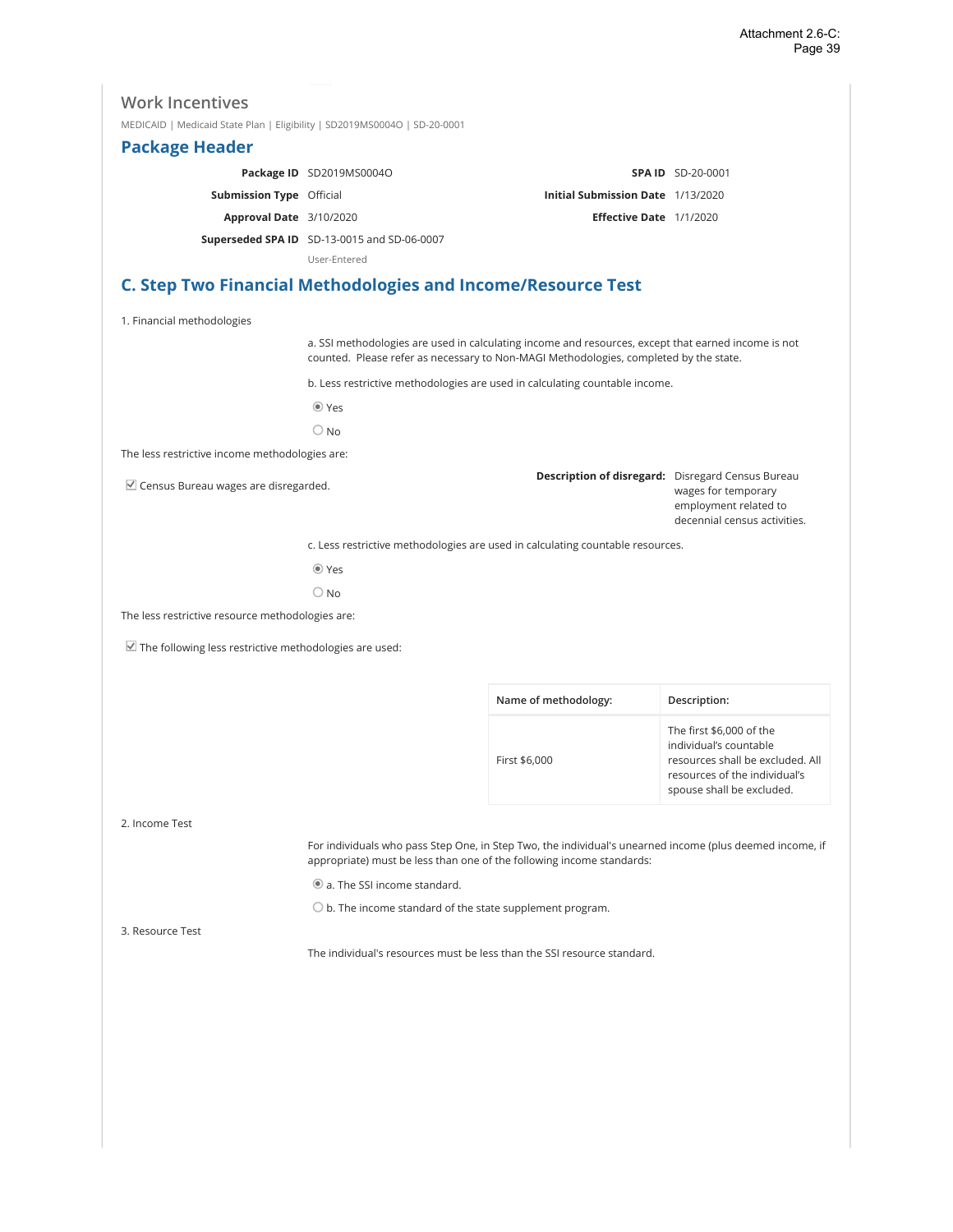#### Work Incentives

MEDICAID | Medicaid State Plan | Eligibility | SD2019MS0004O | SD-20-0001

# Package Header

|                                 | Package ID SD2019MS0004O                    |                                          | <b>SPA ID</b> SD-20-0001 |
|---------------------------------|---------------------------------------------|------------------------------------------|--------------------------|
| <b>Submission Type Official</b> |                                             | <b>Initial Submission Date 1/13/2020</b> |                          |
| Approval Date 3/10/2020         |                                             | Effective Date 1/1/2020                  |                          |
|                                 | Superseded SPA ID SD-13-0015 and SD-06-0007 |                                          |                          |
|                                 | User-Entered                                |                                          |                          |

# D. Premiums and Cost Sharing

Requirements for premiums and cost sharing for this group are found in the premium and cost sharing sections of the state plan.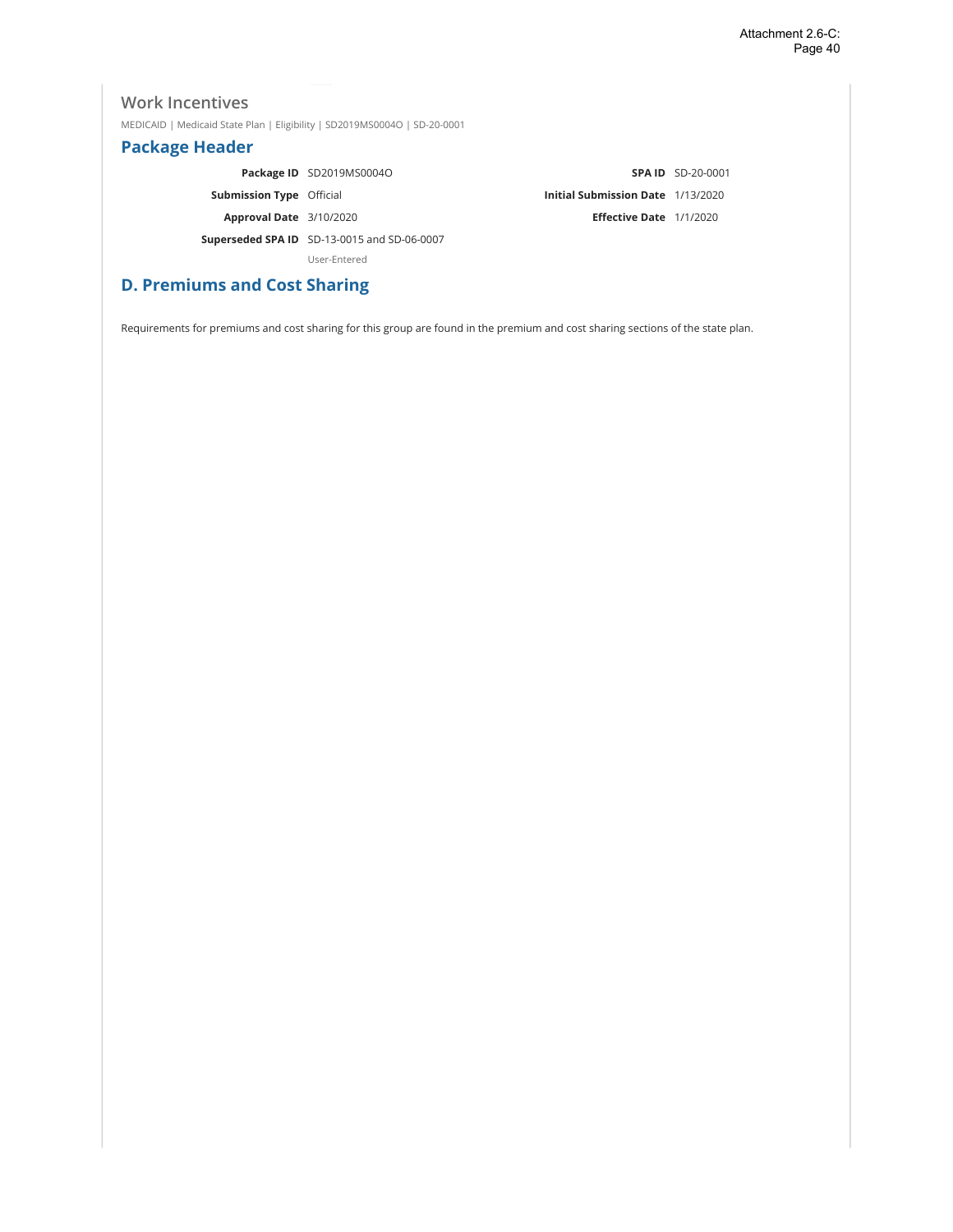### Work Incentives

MEDICAID | Medicaid State Plan | Eligibility | SD2019MS0004O | SD-20-0001

# Package Header

|                                 | Package ID SD2019MS0004O                    |                                          | <b>SPA ID</b> SD-20-0001 |
|---------------------------------|---------------------------------------------|------------------------------------------|--------------------------|
| <b>Submission Type</b> Official |                                             | <b>Initial Submission Date 1/13/2020</b> |                          |
| Approval Date 3/10/2020         |                                             | Effective Date 1/1/2020                  |                          |
|                                 | Superseded SPA ID SD-13-0015 and SD-06-0007 |                                          |                          |
|                                 | User-Entered                                |                                          |                          |

# E. Additional Information (optional)